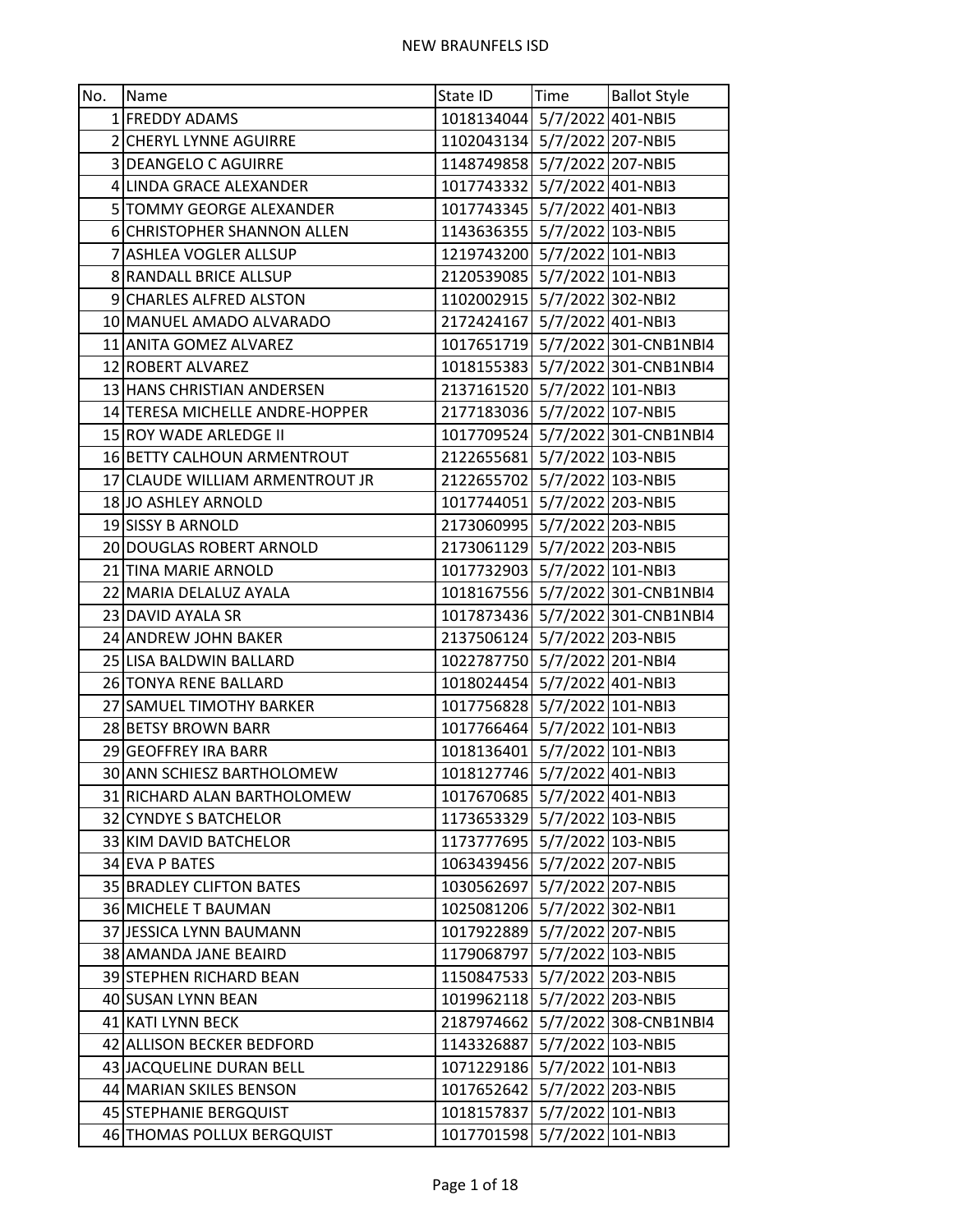| 47 ELIZABETH IRENE BETHEA    | 1175428036 5/7/2022 103-NBI5 |                                  |
|------------------------------|------------------------------|----------------------------------|
| 48 ROBERT PIERCE BETHEA IV   | 1156170131 5/7/2022 103-NBI5 |                                  |
| 49 NICOLE RENEE BIESENBACH   | 1018159890 5/7/2022 101-NBI3 |                                  |
| 50 NANCY ANN BLAIR           | 1017734595 5/7/2022 302-NBI2 |                                  |
| 51 MICHAEL LEWIS BLAIR       | 1017732988 5/7/2022 302-NBI2 |                                  |
| 52 ROBBIE W BORCHERS         | 1017653182 5/7/2022 401-NBI3 |                                  |
| 53 DEBRA BORGEN              | 1058287484 5/7/2022 107-NBI5 |                                  |
| 54 TRUDIE LOUANNE BORGEN     | 1148058554 5/7/2022 107-NBI5 |                                  |
| 55 KEVIN LEROY BOSTON        | 1017837405 5/7/2022 303-NBI3 |                                  |
| 56 CHERRON FAYE BOSTON       | 1017837357 5/7/2022 303-NBI3 |                                  |
| 57 CHANISE JILLIAN BOSTON    | 1141825386 5/7/2022 303-NBI3 |                                  |
| 58 HARRY SUMNER BOWEN        | 1017839925 5/7/2022 203-NBI5 |                                  |
| 59 SHAUNA BRACE              | 2000160482 5/7/2022 302-NBI2 |                                  |
| 60 THOMAS JAMES BRACE        | 1017748229 5/7/2022 302-NBI2 |                                  |
| 61 PAUL CAESAR BRADY JR      |                              | 1147971200 5/7/2022 308-CNB1NBI4 |
| 62 ELIZABETH DRIVER BRADY    |                              | 1172978779 5/7/2022 308-CNB1NBI4 |
| 63 STEVEN BRADLEY BREDESEN   | 1018122272 5/7/2022 101-NBI3 |                                  |
| 64 SHERYL MURPHEY BREMER     | 1017743397 5/7/2022 103-NBI5 |                                  |
| 65 TIMOTHY DAVID BRENNAN     | 1108125473 5/7/2022 308-NBI3 |                                  |
| 66 KAREN HOLDEN BRENNAN      | 1099839667 5/7/2022 308-NBI3 |                                  |
| 67 TANYA TRUMBLA BREWER      | 2002218227 5/7/2022 103-NBI5 |                                  |
| 68 JOAN H BRIDGEWATER        | 1017917917 5/7/2022 401-NBI5 |                                  |
| 69 DORIS J BROWN             | 1017991893 5/7/2022 103-NBI5 |                                  |
| 70 KIMBERLY ELAINE BROWN     | 1089778564 5/7/2022 107-NBI5 |                                  |
| 71 AARON BLAKE BROWN         | 1089778540 5/7/2022 107-NBI5 |                                  |
| 72 VANESSA LEE BROWN         | 2003063389 5/7/2022 101-NBI3 |                                  |
| 73 PHILIP EMERSON BROWN      | 1172117245 5/7/2022 101-NBI3 |                                  |
| 74 JENNIFER NICOLE BRUSENHAN | 1149499799 5/7/2022 101-NBI3 |                                  |
| 75 RHONDA KAY BRUSENHAN      | 1155914142 5/7/2022 101-NBI3 |                                  |
| 76 KATHLEEN CLAYTON BRYAN    | 1102078530 5/7/2022 401-NBI5 |                                  |
| 77 THERESA FRELS BUCK        | 1017732506 5/7/2022 103-NBI5 |                                  |
| 78 WARREN DON BUCK           | 1017729971 5/7/2022 103-NBI5 |                                  |
| 79 MARY KATHERINE BUDWORTH   | 1018170170 5/7/2022 103-NBI5 |                                  |
| 80 SHAWN BRICE BURLESON      |                              | 1216471980 5/7/2022 301-CNB1NBI4 |
| 81 MARK ALAN BURNS           | 1017765350 5/7/2022 203-NBI5 |                                  |
| 82 MICHAEL EDWARD BYRNE      | 2156567401 5/7/2022 103-NBI5 |                                  |
| 83 TRACY LYNN BYRNE          | 2156567455 5/7/2022 103-NBI5 |                                  |
| 84 KAREN MARIE CALL          | 1017981086 5/7/2022 302-NBI2 |                                  |
| 85 CARLOS CAMPOS             | 1017687977 5/7/2022 101-NBI3 |                                  |
| 86 ATANACIO SUAREZ CAMPOS    | 1018158208 5/7/2022 101-NBI3 |                                  |
| 87 CORI LEE CANO             | 1203895729 5/7/2022 103-NBI5 |                                  |
| 88 WANDA DERDEN CANO         | 1173833549 5/7/2022 103-NBI5 |                                  |
| 89 RODOLFO ESTRADA CANO      | 1173834866 5/7/2022 103-NBI5 |                                  |
| 90 TYLER SCOTT CANTERBERRY   | 2157101309 5/7/2022 201-NBI4 |                                  |
| 91 LAUREN ELISE CANTERBERRY  | 2157101299 5/7/2022 201-NBI4 |                                  |
| 92 SUSAN CAGLE CARL          | 1068386471 5/7/2022 101-NBI3 |                                  |
| 93 TINA MARIE CARLE          | 1018112382 5/7/2022 203-NBI5 |                                  |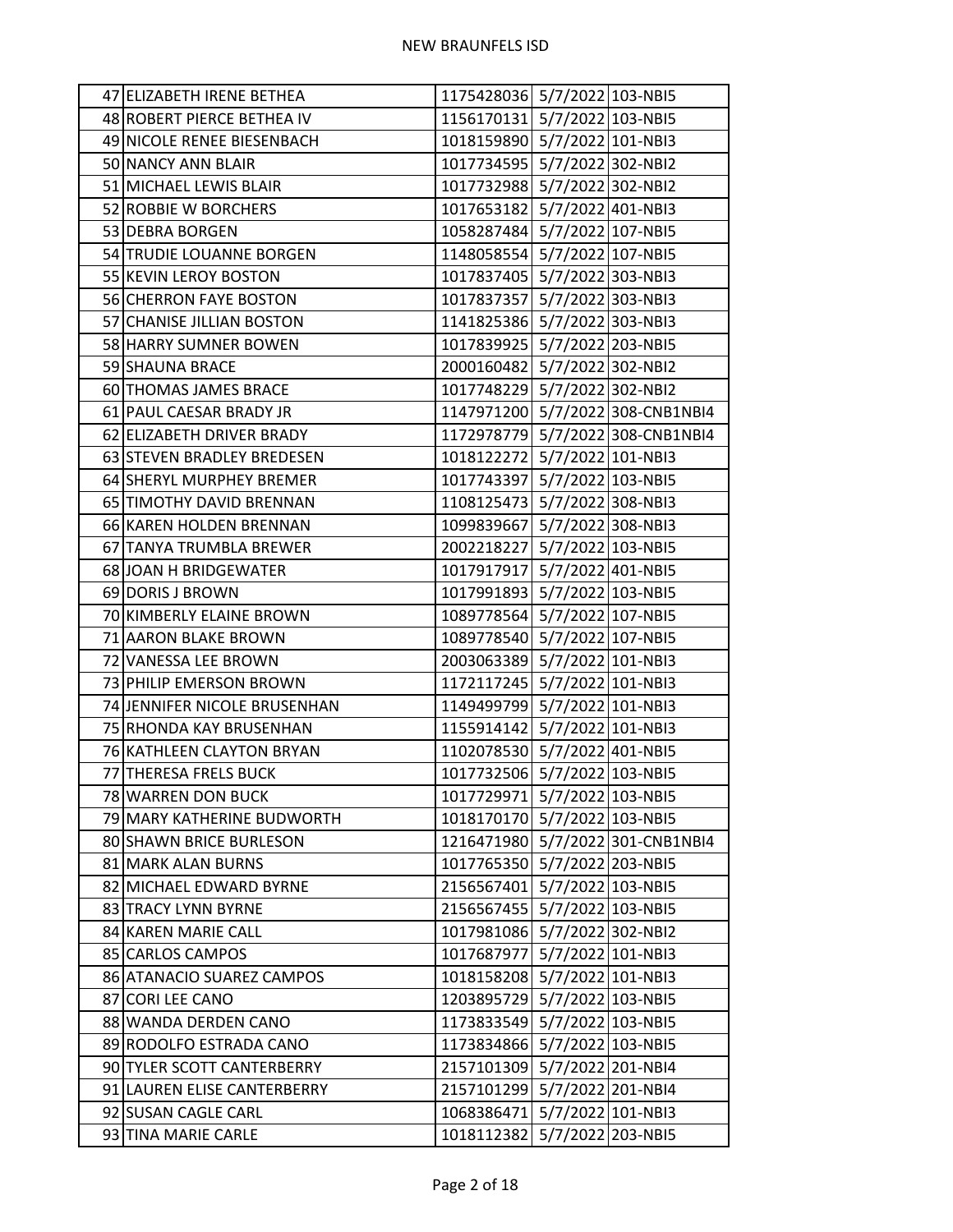| 94 JAMES EDWARD CARLE         | 1017955540 5/7/2022 203-NBI5 |                                  |
|-------------------------------|------------------------------|----------------------------------|
| 95 CHUCK LIN CARPENTER        | 2187331359 5/7/2022 103-NBI5 |                                  |
| 96 CHERYL MILLER CARPENTER    | 2183738214 5/7/2022 103-NBI5 |                                  |
| 97 ALYSSA VICTORIA CARRERA    | 1184531025 5/7/2022 401-NBI3 |                                  |
| 98 TRICIA LYNN CARSON         | 1011078320 5/7/2022 103-NBI5 |                                  |
| 99 KAREN SUE CARTER           | 1154539582 5/7/2022 302-NBI2 |                                  |
| 100 CRYSTAL STARR CARTER      | 2129917055 5/7/2022 302-NBI2 |                                  |
| 101 OSCAR DANIEL CASTILLO     | 1018128612 5/7/2022 308-NBI3 |                                  |
| 102 KAREN ELIZABETH CASTILLO  | 1017944783 5/7/2022 308-NBI3 |                                  |
| 103 CARLOS RENE CEDILLO       | 1018161627 5/7/2022 303-NBI3 |                                  |
| 104 DENISE LYNN CHADWICK      | 1209073502 5/7/2022 203-NBI5 |                                  |
| 105 JERRY WAYNE CHANDLER      | 1100262452 5/7/2022 103-NBI5 |                                  |
| 106 GLENDA F CHANDLER         | 1100291356 5/7/2022 103-NBI5 |                                  |
| 107 REBECCA SNAPP CHANDLER    | 1017800733 5/7/2022 203-NBI5 |                                  |
| 108 GLENN ROLAND CHANDLER     | 1017921214 5/7/2022 203-NBI5 |                                  |
| 109 BRENDA R CHAPMAN          | 1018130622 5/7/2022 401-NBI3 |                                  |
| 110 ROSE MARIA CHAVARRIA      | 1017674316 5/7/2022 401-NBI3 |                                  |
| 111 JANE MARIE CHILDERS       | 1018006423 5/7/2022 101-NBI3 |                                  |
| 112 DOUGLAS WILLIAM CHILDERS  | 1017934041 5/7/2022 103-NBI5 |                                  |
| 113 ELIZABETH ANNE CHILDERS   | 1017934056 5/7/2022 103-NBI5 |                                  |
| 114 THOMAS JAMES CHORBA       | 1122102504 5/7/2022 203-NBI5 |                                  |
| 115 DARLENE LYNN CHORBA       | 1122102515 5/7/2022 203-NBI5 |                                  |
| 116 MARK WESLEY CLARK         | 1028560523 5/7/2022 103-NBI5 |                                  |
| 117 JANICE ELLEN CLARK        | 1028469300 5/7/2022 103-NBI5 |                                  |
| 118 MARGARET EMILY CLARK      | 1092953842 5/7/2022 207-NBI5 |                                  |
| 119 DAVID ALAN CLARK          | 1155882316 5/7/2022 207-NBI5 |                                  |
| 120 BONITA LOUISE CLINE       | 1219193314 5/7/2022 401-NBI3 |                                  |
| 121 MEGAN ROCHELLE CLINE      | 1218636436 5/7/2022 401-NBI3 |                                  |
| 122 LORETTA HABEGGER CLINTON  | 1017608683 5/7/2022 203-NBI5 |                                  |
| 123 RAYMOND CHARLES CLINTON   | 1017608696 5/7/2022 203-NBI5 |                                  |
| 124 DENNIS EDWARD COATES      | 1059881972 5/7/2022 103-NBI5 |                                  |
| 125 ALYSSA MICHELLE COKER     | 1184324250 5/7/2022 103-NBI5 |                                  |
| 126 JOHN WYLIE COKER          | 1170124168 5/7/2022 103-NBI5 |                                  |
| 127 BEATRICE COLEMAN          |                              | 1017714048 5/7/2022 301-CNB1NBI4 |
| 128 DEBRA L COLLINS           | 1037647419 5/7/2022 103-NBI5 |                                  |
| 129 JAMES MARSHALL COLLINS JR | 1203053231 5/7/2022 103-NBI5 |                                  |
| 130 SUZANNE TIMMERMAN COLLINS | 1017718972 5/7/2022 103-NBI5 |                                  |
| 131 JEFFREY DALE COLLINS      | 1017744929 5/7/2022 308-NBI4 |                                  |
| 132 DEBORAH COLLINS           | 1017744917 5/7/2022 308-NBI4 |                                  |
| 133 NOELLE FRANCES COLLINS    | 1209847926 5/7/2022 308-NBI4 |                                  |
| 134 BERNADETTE ANN CONEY      | 1116280591 5/7/2022 203-NBI5 |                                  |
| 135 SHERIDAN MARIE CONNELL    | 1018001441 5/7/2022 401-NBI3 |                                  |
| 136 TIMOTHY WILLIAM CONNELL   | 1018001456 5/7/2022 401-NBI3 |                                  |
| 137 JAMES MARION COOK JR      | 1017777772 5/7/2022 401-NBI3 |                                  |
| 138 MANUEL ALLEN COPELAND II  | 1182903519 5/7/2022 103-NBI5 |                                  |
| 139 BILLIE JEAN CORBIN        |                              | 1106654036 5/7/2022 308-CNB1NBI3 |
| 140 KYLE MCNAIR CORNELL       | 1204173348 5/7/2022 207-NBI5 |                                  |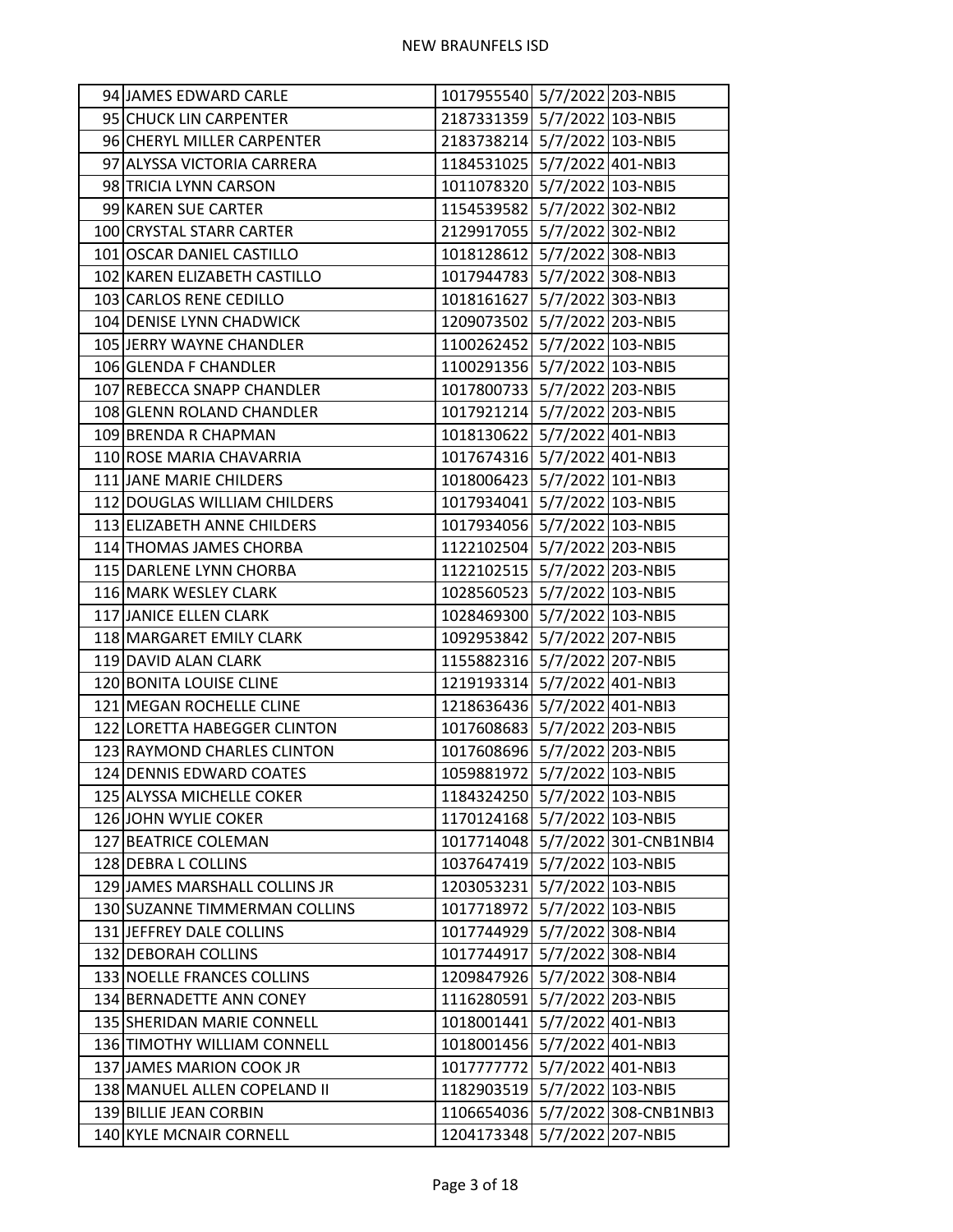| 141 COLEEN MARGARET CORNELL          | 1204142188 5/7/2022 207-NBI5 |                   |                                  |
|--------------------------------------|------------------------------|-------------------|----------------------------------|
| 142 ALAISHA RANEE COVINGTON          | 2176890055 5/7/2022 103-NBI5 |                   |                                  |
| 143 KENNETH WAYNE COX JR             | 1192099794 5/7/2022 308-NBI1 |                   |                                  |
| 144 ALICE FAYE CROSS                 | 1017740220 5/7/2022 101-NBI3 |                   |                                  |
| 145 JESSICA LYNN CULBERTSON          | 1180115359 5/7/2022 302-NBI1 |                   |                                  |
| 146 SCOTT RONALD DAGNER              | 2177379219 5/7/2022 107-NBI5 |                   |                                  |
| 147 PAIGE ELIZABETH FREDERICK DAGNER | 2177379112 5/7/2022 107-NBI5 |                   |                                  |
| 148 DANA RAE DAHLEN                  | 1077231383 5/7/2022 203-NBI5 |                   |                                  |
| 149 GLEN CLAYTON DALKE               | 1017851293 5/7/2022 401-NBI5 |                   |                                  |
| 150 CECILIA GATES DALKE              | 1017852556 5/7/2022 401-NBI5 |                   |                                  |
| 151 NICHOLAS PATRICK DALY            | 2135968128 5/7/2022 201-NBI4 |                   |                                  |
| 152 ALICIA CORAL DALY                | 1219073109 5/7/2022 201-NBI4 |                   |                                  |
| 153 H CLAIRE DAMARODAS               | 1017772171 5/7/2022 401-NBI3 |                   |                                  |
| 154 RACHAEL MARIE DANK               | 2165885607 5/7/2022 201-NBI4 |                   |                                  |
| 155 WALTER G DARBYSHIRE III          | 2148724511 5/7/2022 201-NBI4 |                   |                                  |
| 156 KATHRYN DENISE DARLEY            | 2179576450 5/7/2022 103-NBI5 |                   |                                  |
| 157 MICHAEL LAFOND DARLEY            | 2180528534 5/7/2022 103-NBI5 |                   |                                  |
| 158 CERETTA DAUM                     | 1168279423 5/7/2022 101-NBI3 |                   |                                  |
| 159 THOMAS DAUM                      | 1168279389 5/7/2022 101-NBI3 |                   |                                  |
| 160 MARK CARTER DAVIES               | 1004990112 5/7/2022 201-NBI4 |                   |                                  |
| 161 SHARON EVETTE DAVIES             | 1009237671 5/7/2022 201-NBI4 |                   |                                  |
| 162 JULIE ANN DAVINSON               |                              |                   | 2126202509 5/7/2022 308-CNB1NBI4 |
| 163 JANELLE DENISE DE LA CRUZ        | 1018043885 5/7/2022 101-NBI3 |                   |                                  |
| 164 CHERYL BREADY DECKER             | 1156404303 5/7/2022 207-NBI5 |                   |                                  |
| 165 BENJAMIN BISHOP DECKER           | 1154674536 5/7/2022 207-NBI5 |                   |                                  |
| 166 ESMERALDA G DELACERDA            |                              |                   | 1017707363 5/7/2022 301-CNB1NBI4 |
| 167 GLORIA DELACERDA-ESPINOZA        | 1017655664 5/7/2022 308-NBI4 |                   |                                  |
| 168 OSCAR DELACRUZ                   | 1013114090 5/7/2022 101-NBI3 |                   |                                  |
| 169 PATRICIA DELTZ                   | 1017696441 5/7/2022 101-NBI3 |                   |                                  |
| 170 PAUL NORTON DELTZ                | 1017696439 5/7/2022 101-NBI3 |                   |                                  |
| 171 LESLIE ANN DEY                   | 1176176474 5/7/2022 103-NBI5 |                   |                                  |
| 172 RICHARD D DEY SR                 | 1176173217 5/7/2022 103-NBI5 |                   |                                  |
| 173 JANELLE MARIE DIAZ               |                              |                   | 2168729356 5/7/2022 301-CNB1NBI3 |
| 174 GERALD LYNN DICKEY               | 2122190057 5/7/2022 101-NBI3 |                   |                                  |
| 175 MARY ANN DISCHINGER              | 1101990787                   | 5/7/2022 103-NBI5 |                                  |
| 176 MICHAEL ALTON DISCHINGER         | 1101990794 5/7/2022 103-NBI5 |                   |                                  |
| 177 SARAH LYNN DIXON                 | 1141187639 5/7/2022 101-NBI3 |                   |                                  |
| 178 FREDA BERNICE DOERR              | 1017849410 5/7/2022 103-NBI5 |                   |                                  |
| 179 BARBARA ANN DOLESHAL             | 1017791163 5/7/2022 101-NBI3 |                   |                                  |
| 180 SHERRI LYNN DOLLE                | 1189261184                   |                   | 5/7/2022 308-CNB1NBI3            |
| 181 KENNETH JAMES DOLLE              |                              |                   | 1018122818 5/7/2022 308-CNB1NBI3 |
| 182 JEFFERY DANIEL DORROW            | 1055921913 5/7/2022 401-NBI3 |                   |                                  |
| 183 TERESA KAY DORROW                | 1017800561 5/7/2022 401-NBI3 |                   |                                  |
| 184 TIMOTHY PAUL DORRYCOTT           | 1134486820 5/7/2022 201-NBI4 |                   |                                  |
| 185 IRMA ISABEL DOSS                 | 1159478031                   |                   | 5/7/2022 207-NBI5                |
| 186 STEVE RODNEY DOSS                | 1202678678 5/7/2022 207-NBI5 |                   |                                  |
| 187 DONNA CHASE DOTSON               | 1102083572 5/7/2022 203-NBI5 |                   |                                  |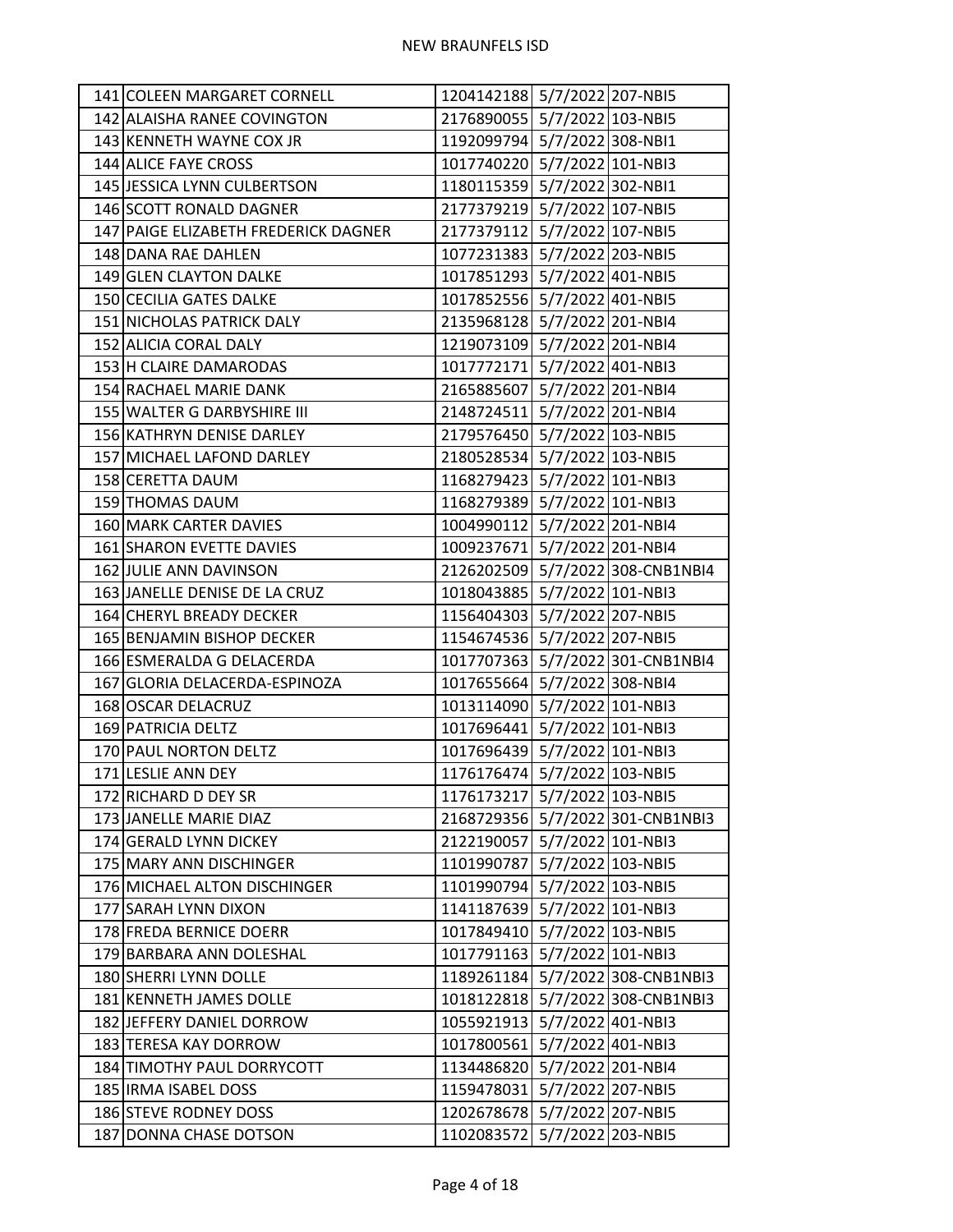| 188 DUKE ALLEN DOTSON          | 1102083586 5/7/2022 203-NBI5 |                                  |
|--------------------------------|------------------------------|----------------------------------|
| 189 DOROTHY DUNBAR             | 1017688963 5/7/2022 203-NBI5 |                                  |
| 190 CHARLOTTE LUND DUNN        | 1017656470 5/7/2022 401-NBI3 |                                  |
| 191 LISA SABERIN DURAN         | 1143115108 5/7/2022 107-NBI5 |                                  |
| 192 THOMAS MITCHELL DURAN      | 1178037409 5/7/2022 107-NBI5 |                                  |
| 193 JULIE ANNE EARL            | 1058316022 5/7/2022 101-NBI3 |                                  |
| 194 JAMES MORRIS EARL          | 1058316014 5/7/2022 101-NBI3 |                                  |
| 195 JERRY TOM EASTWOOD         | 1017762807 5/7/2022 103-NBI5 |                                  |
| 196 STEPHANIE FLETCHER EDDY    | 1096952029 5/7/2022 101-NBI3 |                                  |
| 197 DREW RICHARD EDDY          | 2121120695 5/7/2022 101-NBI3 |                                  |
| 198 THOMAS RAYMOND EGAN        | 2177454958 5/7/2022 302-NBI2 |                                  |
| 199 WARREN RAY ELBEL           | 1017728188 5/7/2022 101-NBI3 |                                  |
| 200 MICHAEL HERBERT ENGELHARDT | 1127989366 5/7/2022 103-NBI5 |                                  |
| 201 JACKIE JANE ENGELHARDT     | 1163718763 5/7/2022 103-NBI5 |                                  |
| 202 CARL FRANK ENGLERTH        | 1017656895 5/7/2022 101-NBI3 |                                  |
| 203 CYNTHIA ENGLERTH           | 1017656905 5/7/2022 101-NBI3 |                                  |
| 204 LINDA GISRIEL ENRIGHT      | 2143462196 5/7/2022 203-NBI5 |                                  |
| 205 NITA DARDAR EPPES          | 1102119335 5/7/2022 201-NBI4 |                                  |
| 206 HOLLIS EPPES JR            | 1102119342 5/7/2022 201-NBI4 |                                  |
| 207 PAMELA GAY ERICKSON        | 1017982467 5/7/2022 401-NBI3 |                                  |
| 208 STEVEN THOMAS ERICKSON     | 1017619623 5/7/2022 401-NBI3 |                                  |
| 209 JOSE SILVAS ESPINOZA       | 1017704383 5/7/2022 308-NBI4 |                                  |
| 210 MELANIE ANNE ESQUEDA       | 1102085791 5/7/2022 101-NBI3 |                                  |
| 211 CARRIE LEE EVANS           | 1017828678 5/7/2022 101-NBI3 |                                  |
| 212 RICHARD THOMAS EVANS III   | 1156592536 5/7/2022 101-NBI3 |                                  |
| 213 KRISTEN WEBER FAIN         | 1210114879 5/7/2022 101-NBI3 |                                  |
| 214 ELAINE FELDER              | 1017698897 5/7/2022 401-NBI3 |                                  |
| 215 DIANE CAPRICE FELGER ADAMS | 1017704493 5/7/2022 401-NBI5 |                                  |
| 216 EDWARD TIMOTHY FERO        | 1140431929 5/7/2022 101-NBI3 |                                  |
| 217 HELEN REBEKAH FERRELL      |                              | 1205005267 5/7/2022 301-CNB1NBI4 |
| 218 KRISTINA ANN FEY           | 1051277116 5/7/2022 201-NBI4 |                                  |
| 219 ADAM T FEY                 | 1180326763 5/7/2022 201-NBI4 |                                  |
| 220 JIM FIEDLER                | 1017714599 5/7/2022 203-NBI5 |                                  |
| 221 SHARON KAY FIELDER         | 1018046641 5/7/2022 101-NBI3 |                                  |
| 222 JAMES CARRELL FIELDER      | 1022504916 5/7/2022 101-NBI3 |                                  |
| 223 GARY WAYNE FISCHBECK       | 1018155057 5/7/2022 303-NBI3 |                                  |
| 224 TERESA LEA FISHER          | 1149792915 5/7/2022 207-NBI5 |                                  |
| 225 ROBIN LEE FISHER           | 1149823127 5/7/2022 207-NBI5 |                                  |
| 226 MICHAELA FLEMMING          | 2124918342 5/7/2022 203-NBI5 |                                  |
| 227 LEE ANDREW FLEMMING JR     | 1118695641 5/7/2022 203-NBI5 |                                  |
| 228 BILLIE DAWN FLOWERS        | 1138850138 5/7/2022 203-NBI5 |                                  |
| 229 CHRISTOPHER LLOYD FLOWERS  | 1205371375 5/7/2022 203-NBI5 |                                  |
| 230 DAVID WALTER FORD          | 1108128574 5/7/2022 101-NBI3 |                                  |
| 231 HILLARY LAINE FOYTIK       |                              | 1011943518 5/7/2022 301-CNB1NBI4 |
| 232 CORY DON FOYTIK            |                              | 1035251010 5/7/2022 301-CNB1NBI4 |
| 233 RAYMOND EDWARD FRANCK JR   | 1189469121 5/7/2022 101-NBI3 |                                  |
| 234 NEAL HENRY FRASCH          |                              | 1018117238 5/7/2022 308-CNB1NBI4 |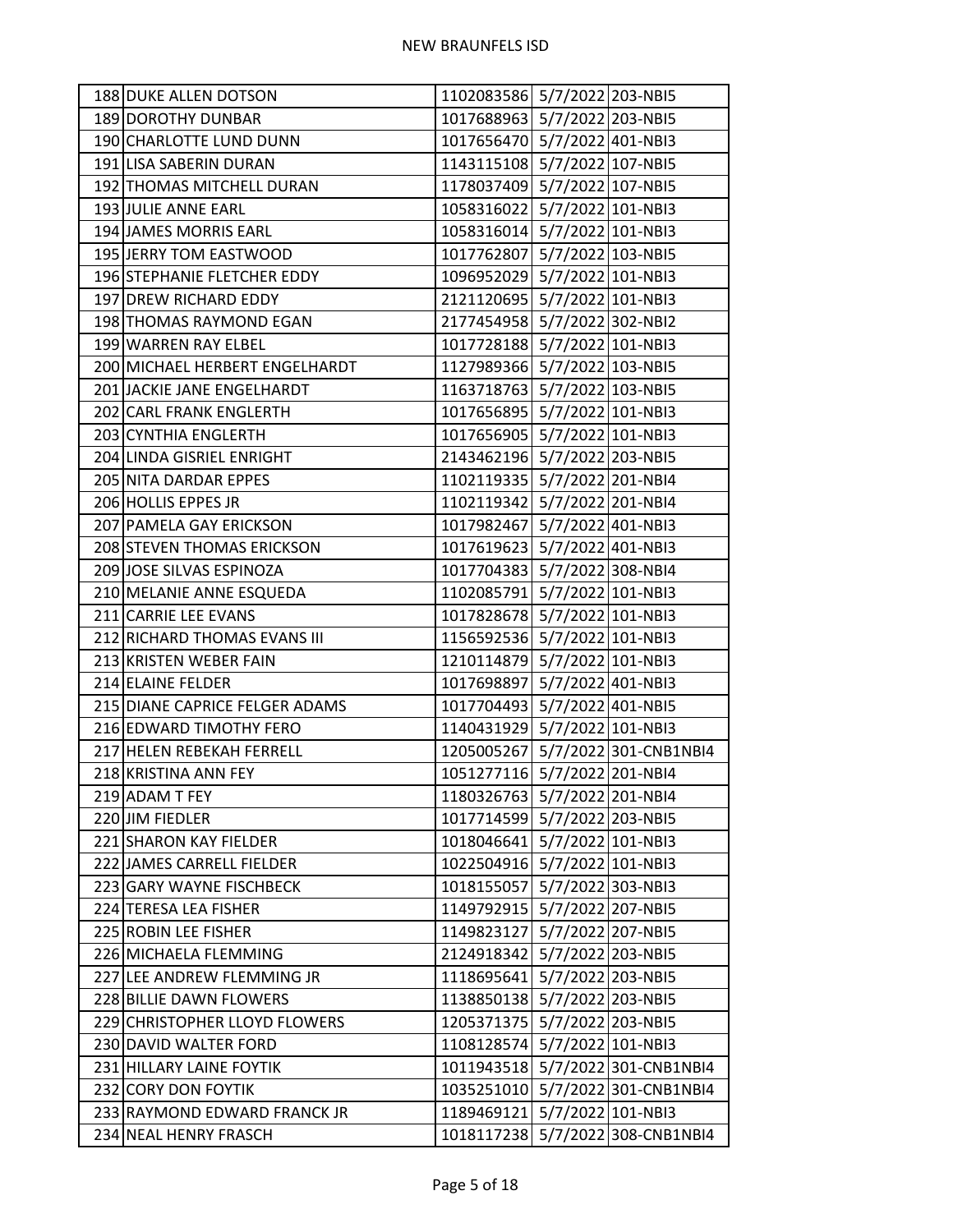| 1077738422 5/7/2022 107-NBI5<br>236 SHERI SUZANNE FREEMYER<br>1077738433 5/7/2022 107-NBI5<br>237 ERIC TODD FREEMYER<br>1106731869 5/7/2022 103-NBI5<br>238 CYNTHIA L FREY<br>1200180790 5/7/2022 301-CNB1NBI3<br>239 JENS FRITSCH<br>1046647360 5/7/2022 401-NBI5<br>240 EMANUEL GAGLIARDI JR<br>1005659690 5/7/2022 207-NBI5<br>241 BRENDA MONTGOMERY GALBREATH<br>1005659688 5/7/2022 207-NBI5<br>242 GARY JAMES GALBREATH<br>1175669797 5/7/2022 301-CNB1NBI4<br>243 GARY EUGENE GANNON<br>244 EDWARD OSCAR GARCIA<br>1017669324 5/7/2022 301-CNB1NBI4<br>2161856108 5/7/2022 103-NBI5<br>245 KATHERINE LINNEA GARCIA<br>1130720473 5/7/2022 103-NBI5<br>246 ELEAZAR RAMIRO GARCIA JR<br>1200181929 5/7/2022 401-NBI3<br>247 HOWARD LLOYD GARDNER<br>248 ISABEL GARZA<br>1017723328 5/7/2022 303-NBI3<br>2138420251 5/7/2022 103-NBI5<br>249 THERESA MARIE GARZA<br>2128858518 5/7/2022 103-NBI5<br>250 ARTHUR MANUEL GARZA<br>1017758872 5/7/2022 103-NBI5<br>251 SANDRA HARRISON GATHANY<br>1017758886 5/7/2022 103-NBI5<br>252 WILLIAM RANDALL GATHANY<br>253 KENNETH E GEER<br>1191741417 5/7/2022 401-NBI3<br>1017916265 5/7/2022 302-NBI2<br>254 DEBORAH SUE GENTRY<br>1017916277 5/7/2022 302-NBI2<br>255 WILLIAM JEROME GENTRY<br>1182118324 5/7/2022 203-NBI5<br>256 ROBBIE JO GEORGE<br>2147870742 5/7/2022 101-NBI3<br>257 JO BETH GERALDSON<br>1162127512 5/7/2022 201-NBI4<br>258 DREW DOUGLAS GIBSON<br>1013195128 5/7/2022 302-NBI2<br>259 BRIAN SCOTT GIBSON<br>1016599300 5/7/2022 103-NBI5<br>260 JAMES TERRY GIBSON<br>1017121027 5/7/2022 103-NBI5<br>261 CYNTHIA ANN GIBSON<br>262 ANDREW EMIL GIDLOF III<br>2180078980 5/7/2022 103-NBI5<br>2180302991 5/7/2022 103-NBI5<br>263 LYNETTA DOROTHY GIDLOF<br>1148311240 5/7/2022 101-NBI3<br>264 LYNELLEN WETZ GILCREASE<br>1021165619 5/7/2022 101-NBI3<br>265 GLEN LANDRY GILCREASE<br>1212948005 5/7/2022 308-CNB1NBI3<br>266 REBECCA VAN HOOSER GILMAN<br>1017756145 5/7/2022 101-NBI3<br>267 BARBARA L GLENN<br>268 LANI MORGAN GLIDEWELL<br>2123812418 5/7/2022 401-NBI3<br>269 RONALD DURAINE GLIDEWELL<br>1216334252 5/7/2022 401-NBI3<br>2143471922 5/7/2022 207-NBI5<br>270 VICTORIA GLYNN<br>1061965880 5/7/2022 207-NBI5<br>271 MARTIN DAVID GLYNN<br>2148007148 5/7/2022 201-NBI4<br>272 MIA ALEXANDRIA GOMEZ<br>5/7/2022 201-NBI4<br>273 GLORIA LUNA GOMEZ<br>1023172291<br>274 SANDRA EILEEN GOMPERT<br>1186217619<br>5/7/2022 401-NBI3<br>1017675774 5/7/2022 308-NBI4<br>275 VIRGINIA P GONZALES<br>1017626623 5/7/2022 301-CNB1NBI4<br>276 HECTOR CASAS GONZALES<br>1078391490 5/7/2022 107-NBI5<br>277 ANDREA M GORCZYCA<br>278 DANIEL GORDEY<br>1068285732<br>5/7/2022 201-NBI4<br>279 ARTHALENE BUZZELL GORDEY<br>1068284060 5/7/2022 201-NBI4<br>2189411213 5/7/2022 401-NBI3<br>280 MACKENZIE KATE GRALER<br>1017923978 5/7/2022 303-NBI3<br>281 CHANDLER BOHNN GRAY | 235 MICHAEL DAVID FREDRICKSON | 1100980034 5/7/2022 203-NBI5 |  |
|--------------------------------------------------------------------------------------------------------------------------------------------------------------------------------------------------------------------------------------------------------------------------------------------------------------------------------------------------------------------------------------------------------------------------------------------------------------------------------------------------------------------------------------------------------------------------------------------------------------------------------------------------------------------------------------------------------------------------------------------------------------------------------------------------------------------------------------------------------------------------------------------------------------------------------------------------------------------------------------------------------------------------------------------------------------------------------------------------------------------------------------------------------------------------------------------------------------------------------------------------------------------------------------------------------------------------------------------------------------------------------------------------------------------------------------------------------------------------------------------------------------------------------------------------------------------------------------------------------------------------------------------------------------------------------------------------------------------------------------------------------------------------------------------------------------------------------------------------------------------------------------------------------------------------------------------------------------------------------------------------------------------------------------------------------------------------------------------------------------------------------------------------------------------------------------------------------------------------------------------------------------------------------------------------------------------------------------------------------------------------------------------------------------------------------------------------------------------------------------------------------------------------------------------------------------------------------------------------------------------------------------------------------------------------------------------------------------------------------------------------------------------------------------------------------------------------------------------------------------------|-------------------------------|------------------------------|--|
|                                                                                                                                                                                                                                                                                                                                                                                                                                                                                                                                                                                                                                                                                                                                                                                                                                                                                                                                                                                                                                                                                                                                                                                                                                                                                                                                                                                                                                                                                                                                                                                                                                                                                                                                                                                                                                                                                                                                                                                                                                                                                                                                                                                                                                                                                                                                                                                                                                                                                                                                                                                                                                                                                                                                                                                                                                                                    |                               |                              |  |
|                                                                                                                                                                                                                                                                                                                                                                                                                                                                                                                                                                                                                                                                                                                                                                                                                                                                                                                                                                                                                                                                                                                                                                                                                                                                                                                                                                                                                                                                                                                                                                                                                                                                                                                                                                                                                                                                                                                                                                                                                                                                                                                                                                                                                                                                                                                                                                                                                                                                                                                                                                                                                                                                                                                                                                                                                                                                    |                               |                              |  |
|                                                                                                                                                                                                                                                                                                                                                                                                                                                                                                                                                                                                                                                                                                                                                                                                                                                                                                                                                                                                                                                                                                                                                                                                                                                                                                                                                                                                                                                                                                                                                                                                                                                                                                                                                                                                                                                                                                                                                                                                                                                                                                                                                                                                                                                                                                                                                                                                                                                                                                                                                                                                                                                                                                                                                                                                                                                                    |                               |                              |  |
|                                                                                                                                                                                                                                                                                                                                                                                                                                                                                                                                                                                                                                                                                                                                                                                                                                                                                                                                                                                                                                                                                                                                                                                                                                                                                                                                                                                                                                                                                                                                                                                                                                                                                                                                                                                                                                                                                                                                                                                                                                                                                                                                                                                                                                                                                                                                                                                                                                                                                                                                                                                                                                                                                                                                                                                                                                                                    |                               |                              |  |
|                                                                                                                                                                                                                                                                                                                                                                                                                                                                                                                                                                                                                                                                                                                                                                                                                                                                                                                                                                                                                                                                                                                                                                                                                                                                                                                                                                                                                                                                                                                                                                                                                                                                                                                                                                                                                                                                                                                                                                                                                                                                                                                                                                                                                                                                                                                                                                                                                                                                                                                                                                                                                                                                                                                                                                                                                                                                    |                               |                              |  |
|                                                                                                                                                                                                                                                                                                                                                                                                                                                                                                                                                                                                                                                                                                                                                                                                                                                                                                                                                                                                                                                                                                                                                                                                                                                                                                                                                                                                                                                                                                                                                                                                                                                                                                                                                                                                                                                                                                                                                                                                                                                                                                                                                                                                                                                                                                                                                                                                                                                                                                                                                                                                                                                                                                                                                                                                                                                                    |                               |                              |  |
|                                                                                                                                                                                                                                                                                                                                                                                                                                                                                                                                                                                                                                                                                                                                                                                                                                                                                                                                                                                                                                                                                                                                                                                                                                                                                                                                                                                                                                                                                                                                                                                                                                                                                                                                                                                                                                                                                                                                                                                                                                                                                                                                                                                                                                                                                                                                                                                                                                                                                                                                                                                                                                                                                                                                                                                                                                                                    |                               |                              |  |
|                                                                                                                                                                                                                                                                                                                                                                                                                                                                                                                                                                                                                                                                                                                                                                                                                                                                                                                                                                                                                                                                                                                                                                                                                                                                                                                                                                                                                                                                                                                                                                                                                                                                                                                                                                                                                                                                                                                                                                                                                                                                                                                                                                                                                                                                                                                                                                                                                                                                                                                                                                                                                                                                                                                                                                                                                                                                    |                               |                              |  |
|                                                                                                                                                                                                                                                                                                                                                                                                                                                                                                                                                                                                                                                                                                                                                                                                                                                                                                                                                                                                                                                                                                                                                                                                                                                                                                                                                                                                                                                                                                                                                                                                                                                                                                                                                                                                                                                                                                                                                                                                                                                                                                                                                                                                                                                                                                                                                                                                                                                                                                                                                                                                                                                                                                                                                                                                                                                                    |                               |                              |  |
|                                                                                                                                                                                                                                                                                                                                                                                                                                                                                                                                                                                                                                                                                                                                                                                                                                                                                                                                                                                                                                                                                                                                                                                                                                                                                                                                                                                                                                                                                                                                                                                                                                                                                                                                                                                                                                                                                                                                                                                                                                                                                                                                                                                                                                                                                                                                                                                                                                                                                                                                                                                                                                                                                                                                                                                                                                                                    |                               |                              |  |
|                                                                                                                                                                                                                                                                                                                                                                                                                                                                                                                                                                                                                                                                                                                                                                                                                                                                                                                                                                                                                                                                                                                                                                                                                                                                                                                                                                                                                                                                                                                                                                                                                                                                                                                                                                                                                                                                                                                                                                                                                                                                                                                                                                                                                                                                                                                                                                                                                                                                                                                                                                                                                                                                                                                                                                                                                                                                    |                               |                              |  |
|                                                                                                                                                                                                                                                                                                                                                                                                                                                                                                                                                                                                                                                                                                                                                                                                                                                                                                                                                                                                                                                                                                                                                                                                                                                                                                                                                                                                                                                                                                                                                                                                                                                                                                                                                                                                                                                                                                                                                                                                                                                                                                                                                                                                                                                                                                                                                                                                                                                                                                                                                                                                                                                                                                                                                                                                                                                                    |                               |                              |  |
|                                                                                                                                                                                                                                                                                                                                                                                                                                                                                                                                                                                                                                                                                                                                                                                                                                                                                                                                                                                                                                                                                                                                                                                                                                                                                                                                                                                                                                                                                                                                                                                                                                                                                                                                                                                                                                                                                                                                                                                                                                                                                                                                                                                                                                                                                                                                                                                                                                                                                                                                                                                                                                                                                                                                                                                                                                                                    |                               |                              |  |
|                                                                                                                                                                                                                                                                                                                                                                                                                                                                                                                                                                                                                                                                                                                                                                                                                                                                                                                                                                                                                                                                                                                                                                                                                                                                                                                                                                                                                                                                                                                                                                                                                                                                                                                                                                                                                                                                                                                                                                                                                                                                                                                                                                                                                                                                                                                                                                                                                                                                                                                                                                                                                                                                                                                                                                                                                                                                    |                               |                              |  |
|                                                                                                                                                                                                                                                                                                                                                                                                                                                                                                                                                                                                                                                                                                                                                                                                                                                                                                                                                                                                                                                                                                                                                                                                                                                                                                                                                                                                                                                                                                                                                                                                                                                                                                                                                                                                                                                                                                                                                                                                                                                                                                                                                                                                                                                                                                                                                                                                                                                                                                                                                                                                                                                                                                                                                                                                                                                                    |                               |                              |  |
|                                                                                                                                                                                                                                                                                                                                                                                                                                                                                                                                                                                                                                                                                                                                                                                                                                                                                                                                                                                                                                                                                                                                                                                                                                                                                                                                                                                                                                                                                                                                                                                                                                                                                                                                                                                                                                                                                                                                                                                                                                                                                                                                                                                                                                                                                                                                                                                                                                                                                                                                                                                                                                                                                                                                                                                                                                                                    |                               |                              |  |
|                                                                                                                                                                                                                                                                                                                                                                                                                                                                                                                                                                                                                                                                                                                                                                                                                                                                                                                                                                                                                                                                                                                                                                                                                                                                                                                                                                                                                                                                                                                                                                                                                                                                                                                                                                                                                                                                                                                                                                                                                                                                                                                                                                                                                                                                                                                                                                                                                                                                                                                                                                                                                                                                                                                                                                                                                                                                    |                               |                              |  |
|                                                                                                                                                                                                                                                                                                                                                                                                                                                                                                                                                                                                                                                                                                                                                                                                                                                                                                                                                                                                                                                                                                                                                                                                                                                                                                                                                                                                                                                                                                                                                                                                                                                                                                                                                                                                                                                                                                                                                                                                                                                                                                                                                                                                                                                                                                                                                                                                                                                                                                                                                                                                                                                                                                                                                                                                                                                                    |                               |                              |  |
|                                                                                                                                                                                                                                                                                                                                                                                                                                                                                                                                                                                                                                                                                                                                                                                                                                                                                                                                                                                                                                                                                                                                                                                                                                                                                                                                                                                                                                                                                                                                                                                                                                                                                                                                                                                                                                                                                                                                                                                                                                                                                                                                                                                                                                                                                                                                                                                                                                                                                                                                                                                                                                                                                                                                                                                                                                                                    |                               |                              |  |
|                                                                                                                                                                                                                                                                                                                                                                                                                                                                                                                                                                                                                                                                                                                                                                                                                                                                                                                                                                                                                                                                                                                                                                                                                                                                                                                                                                                                                                                                                                                                                                                                                                                                                                                                                                                                                                                                                                                                                                                                                                                                                                                                                                                                                                                                                                                                                                                                                                                                                                                                                                                                                                                                                                                                                                                                                                                                    |                               |                              |  |
|                                                                                                                                                                                                                                                                                                                                                                                                                                                                                                                                                                                                                                                                                                                                                                                                                                                                                                                                                                                                                                                                                                                                                                                                                                                                                                                                                                                                                                                                                                                                                                                                                                                                                                                                                                                                                                                                                                                                                                                                                                                                                                                                                                                                                                                                                                                                                                                                                                                                                                                                                                                                                                                                                                                                                                                                                                                                    |                               |                              |  |
|                                                                                                                                                                                                                                                                                                                                                                                                                                                                                                                                                                                                                                                                                                                                                                                                                                                                                                                                                                                                                                                                                                                                                                                                                                                                                                                                                                                                                                                                                                                                                                                                                                                                                                                                                                                                                                                                                                                                                                                                                                                                                                                                                                                                                                                                                                                                                                                                                                                                                                                                                                                                                                                                                                                                                                                                                                                                    |                               |                              |  |
|                                                                                                                                                                                                                                                                                                                                                                                                                                                                                                                                                                                                                                                                                                                                                                                                                                                                                                                                                                                                                                                                                                                                                                                                                                                                                                                                                                                                                                                                                                                                                                                                                                                                                                                                                                                                                                                                                                                                                                                                                                                                                                                                                                                                                                                                                                                                                                                                                                                                                                                                                                                                                                                                                                                                                                                                                                                                    |                               |                              |  |
|                                                                                                                                                                                                                                                                                                                                                                                                                                                                                                                                                                                                                                                                                                                                                                                                                                                                                                                                                                                                                                                                                                                                                                                                                                                                                                                                                                                                                                                                                                                                                                                                                                                                                                                                                                                                                                                                                                                                                                                                                                                                                                                                                                                                                                                                                                                                                                                                                                                                                                                                                                                                                                                                                                                                                                                                                                                                    |                               |                              |  |
|                                                                                                                                                                                                                                                                                                                                                                                                                                                                                                                                                                                                                                                                                                                                                                                                                                                                                                                                                                                                                                                                                                                                                                                                                                                                                                                                                                                                                                                                                                                                                                                                                                                                                                                                                                                                                                                                                                                                                                                                                                                                                                                                                                                                                                                                                                                                                                                                                                                                                                                                                                                                                                                                                                                                                                                                                                                                    |                               |                              |  |
|                                                                                                                                                                                                                                                                                                                                                                                                                                                                                                                                                                                                                                                                                                                                                                                                                                                                                                                                                                                                                                                                                                                                                                                                                                                                                                                                                                                                                                                                                                                                                                                                                                                                                                                                                                                                                                                                                                                                                                                                                                                                                                                                                                                                                                                                                                                                                                                                                                                                                                                                                                                                                                                                                                                                                                                                                                                                    |                               |                              |  |
|                                                                                                                                                                                                                                                                                                                                                                                                                                                                                                                                                                                                                                                                                                                                                                                                                                                                                                                                                                                                                                                                                                                                                                                                                                                                                                                                                                                                                                                                                                                                                                                                                                                                                                                                                                                                                                                                                                                                                                                                                                                                                                                                                                                                                                                                                                                                                                                                                                                                                                                                                                                                                                                                                                                                                                                                                                                                    |                               |                              |  |
|                                                                                                                                                                                                                                                                                                                                                                                                                                                                                                                                                                                                                                                                                                                                                                                                                                                                                                                                                                                                                                                                                                                                                                                                                                                                                                                                                                                                                                                                                                                                                                                                                                                                                                                                                                                                                                                                                                                                                                                                                                                                                                                                                                                                                                                                                                                                                                                                                                                                                                                                                                                                                                                                                                                                                                                                                                                                    |                               |                              |  |
|                                                                                                                                                                                                                                                                                                                                                                                                                                                                                                                                                                                                                                                                                                                                                                                                                                                                                                                                                                                                                                                                                                                                                                                                                                                                                                                                                                                                                                                                                                                                                                                                                                                                                                                                                                                                                                                                                                                                                                                                                                                                                                                                                                                                                                                                                                                                                                                                                                                                                                                                                                                                                                                                                                                                                                                                                                                                    |                               |                              |  |
|                                                                                                                                                                                                                                                                                                                                                                                                                                                                                                                                                                                                                                                                                                                                                                                                                                                                                                                                                                                                                                                                                                                                                                                                                                                                                                                                                                                                                                                                                                                                                                                                                                                                                                                                                                                                                                                                                                                                                                                                                                                                                                                                                                                                                                                                                                                                                                                                                                                                                                                                                                                                                                                                                                                                                                                                                                                                    |                               |                              |  |
|                                                                                                                                                                                                                                                                                                                                                                                                                                                                                                                                                                                                                                                                                                                                                                                                                                                                                                                                                                                                                                                                                                                                                                                                                                                                                                                                                                                                                                                                                                                                                                                                                                                                                                                                                                                                                                                                                                                                                                                                                                                                                                                                                                                                                                                                                                                                                                                                                                                                                                                                                                                                                                                                                                                                                                                                                                                                    |                               |                              |  |
|                                                                                                                                                                                                                                                                                                                                                                                                                                                                                                                                                                                                                                                                                                                                                                                                                                                                                                                                                                                                                                                                                                                                                                                                                                                                                                                                                                                                                                                                                                                                                                                                                                                                                                                                                                                                                                                                                                                                                                                                                                                                                                                                                                                                                                                                                                                                                                                                                                                                                                                                                                                                                                                                                                                                                                                                                                                                    |                               |                              |  |
|                                                                                                                                                                                                                                                                                                                                                                                                                                                                                                                                                                                                                                                                                                                                                                                                                                                                                                                                                                                                                                                                                                                                                                                                                                                                                                                                                                                                                                                                                                                                                                                                                                                                                                                                                                                                                                                                                                                                                                                                                                                                                                                                                                                                                                                                                                                                                                                                                                                                                                                                                                                                                                                                                                                                                                                                                                                                    |                               |                              |  |
|                                                                                                                                                                                                                                                                                                                                                                                                                                                                                                                                                                                                                                                                                                                                                                                                                                                                                                                                                                                                                                                                                                                                                                                                                                                                                                                                                                                                                                                                                                                                                                                                                                                                                                                                                                                                                                                                                                                                                                                                                                                                                                                                                                                                                                                                                                                                                                                                                                                                                                                                                                                                                                                                                                                                                                                                                                                                    |                               |                              |  |
|                                                                                                                                                                                                                                                                                                                                                                                                                                                                                                                                                                                                                                                                                                                                                                                                                                                                                                                                                                                                                                                                                                                                                                                                                                                                                                                                                                                                                                                                                                                                                                                                                                                                                                                                                                                                                                                                                                                                                                                                                                                                                                                                                                                                                                                                                                                                                                                                                                                                                                                                                                                                                                                                                                                                                                                                                                                                    |                               |                              |  |
|                                                                                                                                                                                                                                                                                                                                                                                                                                                                                                                                                                                                                                                                                                                                                                                                                                                                                                                                                                                                                                                                                                                                                                                                                                                                                                                                                                                                                                                                                                                                                                                                                                                                                                                                                                                                                                                                                                                                                                                                                                                                                                                                                                                                                                                                                                                                                                                                                                                                                                                                                                                                                                                                                                                                                                                                                                                                    |                               |                              |  |
|                                                                                                                                                                                                                                                                                                                                                                                                                                                                                                                                                                                                                                                                                                                                                                                                                                                                                                                                                                                                                                                                                                                                                                                                                                                                                                                                                                                                                                                                                                                                                                                                                                                                                                                                                                                                                                                                                                                                                                                                                                                                                                                                                                                                                                                                                                                                                                                                                                                                                                                                                                                                                                                                                                                                                                                                                                                                    |                               |                              |  |
|                                                                                                                                                                                                                                                                                                                                                                                                                                                                                                                                                                                                                                                                                                                                                                                                                                                                                                                                                                                                                                                                                                                                                                                                                                                                                                                                                                                                                                                                                                                                                                                                                                                                                                                                                                                                                                                                                                                                                                                                                                                                                                                                                                                                                                                                                                                                                                                                                                                                                                                                                                                                                                                                                                                                                                                                                                                                    |                               |                              |  |
|                                                                                                                                                                                                                                                                                                                                                                                                                                                                                                                                                                                                                                                                                                                                                                                                                                                                                                                                                                                                                                                                                                                                                                                                                                                                                                                                                                                                                                                                                                                                                                                                                                                                                                                                                                                                                                                                                                                                                                                                                                                                                                                                                                                                                                                                                                                                                                                                                                                                                                                                                                                                                                                                                                                                                                                                                                                                    |                               |                              |  |
|                                                                                                                                                                                                                                                                                                                                                                                                                                                                                                                                                                                                                                                                                                                                                                                                                                                                                                                                                                                                                                                                                                                                                                                                                                                                                                                                                                                                                                                                                                                                                                                                                                                                                                                                                                                                                                                                                                                                                                                                                                                                                                                                                                                                                                                                                                                                                                                                                                                                                                                                                                                                                                                                                                                                                                                                                                                                    |                               |                              |  |
|                                                                                                                                                                                                                                                                                                                                                                                                                                                                                                                                                                                                                                                                                                                                                                                                                                                                                                                                                                                                                                                                                                                                                                                                                                                                                                                                                                                                                                                                                                                                                                                                                                                                                                                                                                                                                                                                                                                                                                                                                                                                                                                                                                                                                                                                                                                                                                                                                                                                                                                                                                                                                                                                                                                                                                                                                                                                    |                               |                              |  |
|                                                                                                                                                                                                                                                                                                                                                                                                                                                                                                                                                                                                                                                                                                                                                                                                                                                                                                                                                                                                                                                                                                                                                                                                                                                                                                                                                                                                                                                                                                                                                                                                                                                                                                                                                                                                                                                                                                                                                                                                                                                                                                                                                                                                                                                                                                                                                                                                                                                                                                                                                                                                                                                                                                                                                                                                                                                                    |                               |                              |  |
|                                                                                                                                                                                                                                                                                                                                                                                                                                                                                                                                                                                                                                                                                                                                                                                                                                                                                                                                                                                                                                                                                                                                                                                                                                                                                                                                                                                                                                                                                                                                                                                                                                                                                                                                                                                                                                                                                                                                                                                                                                                                                                                                                                                                                                                                                                                                                                                                                                                                                                                                                                                                                                                                                                                                                                                                                                                                    |                               |                              |  |
|                                                                                                                                                                                                                                                                                                                                                                                                                                                                                                                                                                                                                                                                                                                                                                                                                                                                                                                                                                                                                                                                                                                                                                                                                                                                                                                                                                                                                                                                                                                                                                                                                                                                                                                                                                                                                                                                                                                                                                                                                                                                                                                                                                                                                                                                                                                                                                                                                                                                                                                                                                                                                                                                                                                                                                                                                                                                    |                               |                              |  |
|                                                                                                                                                                                                                                                                                                                                                                                                                                                                                                                                                                                                                                                                                                                                                                                                                                                                                                                                                                                                                                                                                                                                                                                                                                                                                                                                                                                                                                                                                                                                                                                                                                                                                                                                                                                                                                                                                                                                                                                                                                                                                                                                                                                                                                                                                                                                                                                                                                                                                                                                                                                                                                                                                                                                                                                                                                                                    |                               |                              |  |
|                                                                                                                                                                                                                                                                                                                                                                                                                                                                                                                                                                                                                                                                                                                                                                                                                                                                                                                                                                                                                                                                                                                                                                                                                                                                                                                                                                                                                                                                                                                                                                                                                                                                                                                                                                                                                                                                                                                                                                                                                                                                                                                                                                                                                                                                                                                                                                                                                                                                                                                                                                                                                                                                                                                                                                                                                                                                    |                               |                              |  |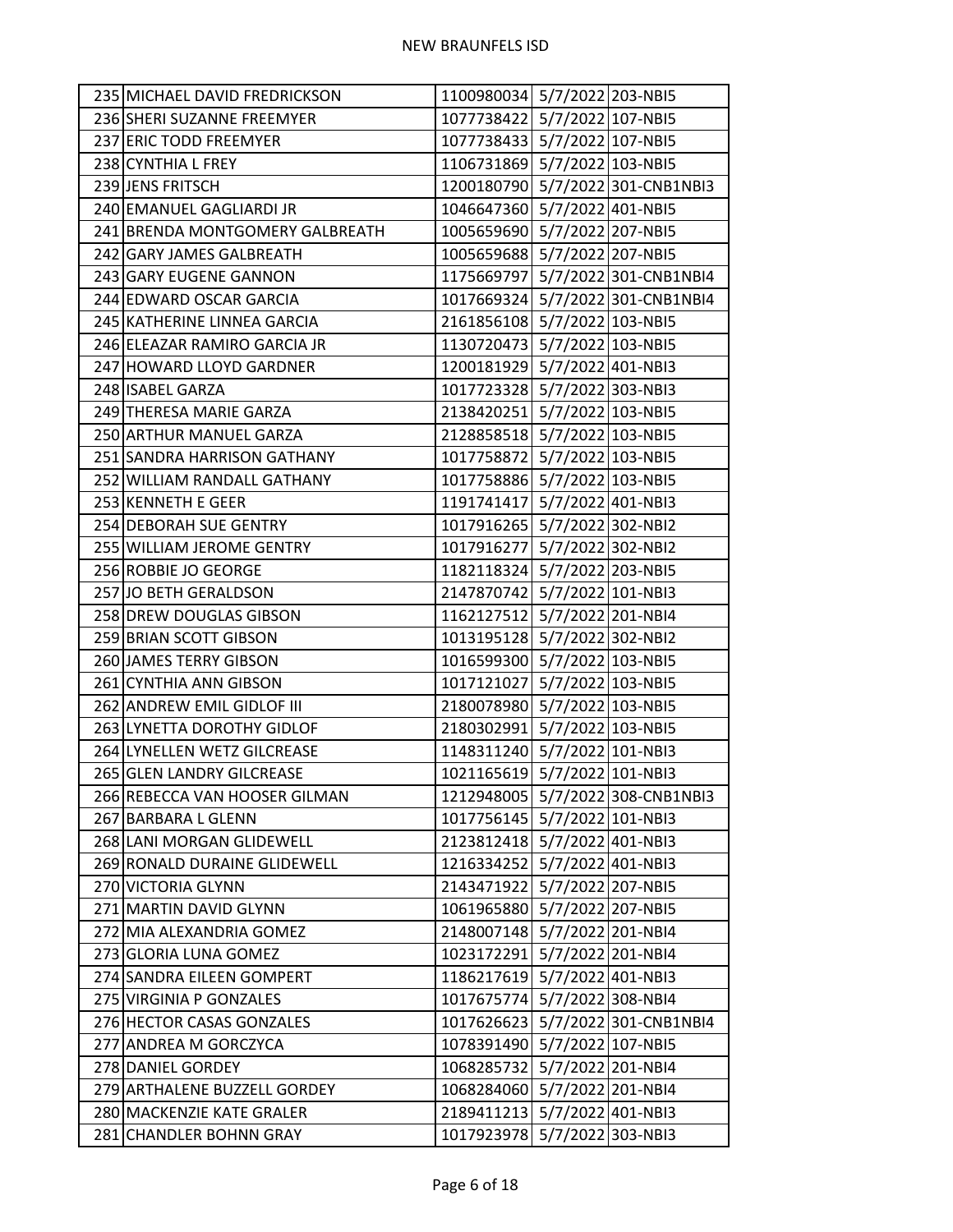| 282 CARI LAIRD GRAY           | 1017739558 5/7/2022 203-NBI5 |                   |                                  |
|-------------------------------|------------------------------|-------------------|----------------------------------|
| 283 RANDAL CHARLES GRAY       | 1017739562 5/7/2022 203-NBI5 |                   |                                  |
| 284 RONALD LEE GREEN          |                              |                   | 1031449539 5/7/2022 301-CNB1NBI4 |
| 285 BETHANY ANN GREEN         | 1021930028 5/7/2022 201-NBI4 |                   |                                  |
| 286 TIMOTHY WINSTON GREEN     | 1021879928 5/7/2022 201-NBI4 |                   |                                  |
| 287 LAVONNA KAY GREEN         | 2143496618 5/7/2022 201-NBI1 |                   |                                  |
| 288 TAVEAN GRANT GREEN        | 2143496660 5/7/2022 201-NBI1 |                   |                                  |
| 289 COLLEEN SUMPTER GREENLEES | 2144783681 5/7/2022 203-NBI5 |                   |                                  |
| 290 DEREK HUNTER GUERIN       | 1023261030 5/7/2022 401-NBI3 |                   |                                  |
| 291 ERNA SOECHTING HAAS       | 2003198729 5/7/2022 103-NBI5 |                   |                                  |
| 292 HARVEY JAMES HAAS         | 1017728334 5/7/2022 103-NBI5 |                   |                                  |
| 293 BARBARA SHELBURN HACKER   | 1023308946 5/7/2022 401-NBI3 |                   |                                  |
| 294 DEANNE LYNETTE HAGELMAN   | 1140735282 5/7/2022 401-NBI3 |                   |                                  |
| 295 JEFFREY ALLEN HAGELMAN    | 1130344378 5/7/2022 401-NBI3 |                   |                                  |
| 296 KIM MARIE HANNAN          | 1035278319 5/7/2022 308-NBI4 |                   |                                  |
| 297 RONALD EDWYNN HANNAN      | 1018629461 5/7/2022 308-NBI4 |                   |                                  |
| 298 ELIZABETH A HANSON        |                              |                   | 1018769432 5/7/2022 308-CNB1NBI3 |
| 299 STEPHEN WADE HANZ         | 1017918367 5/7/2022 101-NBI3 |                   |                                  |
| 300 SHERRY LYNNE HARDWICK     | 1018056062 5/7/2022 103-NBI5 |                   |                                  |
| 301 MARTHA VANEK HARDY        | 1060255318 5/7/2022 308-NBI3 |                   |                                  |
| 302 ROBYN SUE HARRELL         | 2157425637 5/7/2022 103-NBI5 |                   |                                  |
| 303 ROXANN RAE HARRIS         | 1182284558 5/7/2022 207-NBI5 |                   |                                  |
| 304 DAVID RUSSELL HARRIS      | 1208581722 5/7/2022 207-NBI5 |                   |                                  |
| 305 CYNTHIA ANN HARRISON      | 1104727294 5/7/2022 303-NBI3 |                   |                                  |
| 306 ERIN K HARTMAN            | 1017768629 5/7/2022 101-NBI3 |                   |                                  |
| 307 MICHAEL DILLON HARTMAN    | 1017768638 5/7/2022 101-NBI3 |                   |                                  |
| 308 WILLIAM JOHN HAYES        | 1102512961 5/7/2022 103-NBI5 |                   |                                  |
| 309 JEFFREY DANIEL HAYNES     | 2001215608 5/7/2022 201-NBI4 |                   |                                  |
| 310 JACQUELINE B HEITKAMP     | 1017725660 5/7/2022 401-NBI5 |                   |                                  |
| 311 DENNIS MICHAEL HEITKAMP   | 1017725673 5/7/2022 401-NBI5 |                   |                                  |
| 312 MARIE OELKERS HELSLEY     | 1205322726 5/7/2022 201-NBI4 |                   |                                  |
| 313 ABIGAIL DANAE HENDERSON   | 1166302917 5/7/2022 401-NBI3 |                   |                                  |
| 314 JONATHAN ISAAC HENDERSON  | 1026620530 5/7/2022 401-NBI3 |                   |                                  |
| 315 GENEVIEVE LOUISE HENSZ    | 1017697152 5/7/2022 101-NBI3 |                   |                                  |
| 316 DONALD EUGENE HENSZ       | 1017701648                   | 5/7/2022 101-NBI3 |                                  |
| 317 ARLON NEIL HERMES         | 1017719297                   |                   | 5/7/2022 101-NBI3                |
| 318 JENNIFER KYLE HERNANDEZ   | 1177407024                   | 5/7/2022 303-NBI3 |                                  |
| 319 AUSTIN MATTHEW HERRING    | 1018007403                   |                   | 5/7/2022 308-CNB1NBI4            |
| 320 LOIS WALTER HERRITT       | 2162664101                   | 5/7/2022 207-NBI5 |                                  |
| 321 DAVID HAMILTON HERRITT    | 2155876512                   |                   | 5/7/2022 207-NBI5                |
| 322 JOHNNY LEE HILL           | 1017799040                   | 5/7/2022 101-NBI3 |                                  |
| 323 MARCIA HILL               | 1017799126 5/7/2022 101-NBI3 |                   |                                  |
| 324 DARLENE KAY HILL          | 1017639182                   | 5/7/2022 201-NBI4 |                                  |
| 325 KARLINA LOVE HINDMAN      | 2158687139                   | 5/7/2022 101-NBI3 |                                  |
| 326 RAQUEL C HINDMAN          | 1018012516                   |                   | 5/7/2022 101-NBI3                |
| 327 MICHAEL GARRISON HINDMAN  | 1018014026 5/7/2022 101-NBI3 |                   |                                  |
| 328 CATHERINE WEBER HINMAN    | 1210304811                   | 5/7/2022 101-NBI3 |                                  |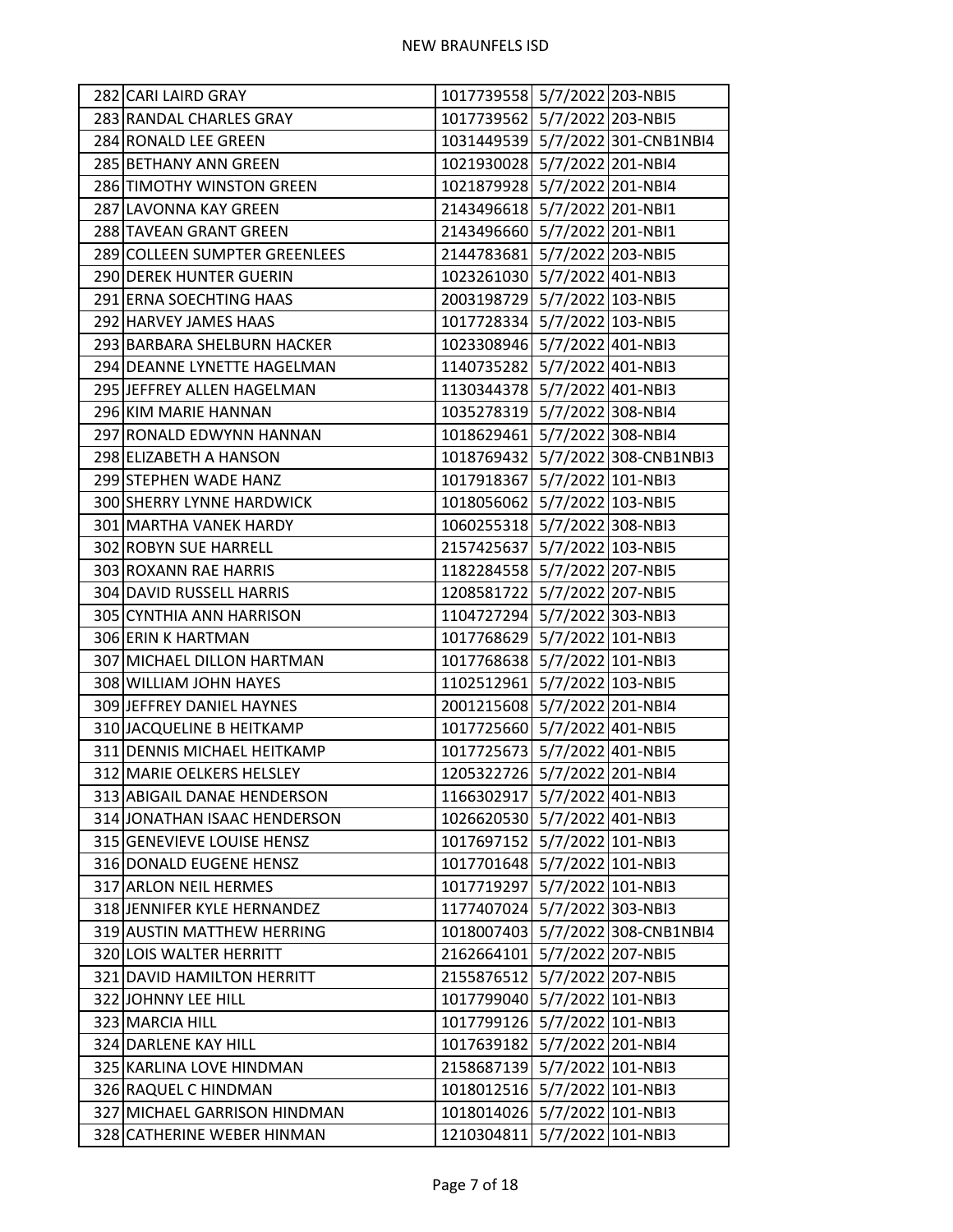| 329 ROBIN ANN HINNEN           | 1217473520 5/7/2022 401-NBI3 |                   |                                  |
|--------------------------------|------------------------------|-------------------|----------------------------------|
| 330 MARY BROTZE HITCH          | 1017653622 5/7/2022 302-NBI1 |                   |                                  |
| 331 WILLIAM LEE HITCH          | 1017647701 5/7/2022 302-NBI1 |                   |                                  |
| 332 ALISON BEMIS HOCK          | 1017706525 5/7/2022 201-NBI4 |                   |                                  |
| 333 STEPHEN GREGORY HOCK       | 1021029292 5/7/2022 201-NBI4 |                   |                                  |
| 334 KERRY WAYNE HOCK           |                              |                   | 1018048629 5/7/2022 308-CNB1NBI4 |
| 335 FAY L HOFFMAN              | 1119912099 5/7/2022 101-NBI3 |                   |                                  |
| 336 GEORGE A HOLLAND II        | 1049068582 5/7/2022 101-NBI3 |                   |                                  |
| 337 LEIGH ANN HOLUB            | 1024096668 5/7/2022 103-NBI5 |                   |                                  |
| 338 GARY GERARD HOLUB          | 1171203211 5/7/2022 103-NBI5 |                   |                                  |
| 339 ANGELA LYNN HOOD           |                              |                   | 1133394459 5/7/2022 308-CNB1NBI4 |
| 340 EVERETT JUSTIN HOOD        |                              |                   | 1193723186 5/7/2022 308-CNB1NBI4 |
| 341 NICHOLAS SYMONS HOPPER     | 2179007579 5/7/2022 107-NBI5 |                   |                                  |
| 342 BARBARA ANN HOUDE          | 1018134059 5/7/2022 101-NBI3 |                   |                                  |
| 343 CATHERINE SWAFFIN HOWARD   | 1154785293 5/7/2022 401-NBI5 |                   |                                  |
| 344 JOHN LORING HOWARD         | 1204551428 5/7/2022 401-NBI5 |                   |                                  |
| 345 JANICE ROBERTSON HOWLAND   | 1183565068 5/7/2022 401-NBI5 |                   |                                  |
| 346 RHONDA LEANNE HUBER        | 2150001378 5/7/2022 207-NBI5 |                   |                                  |
| 347 HARRY JOHN HUBER           | 2149027798 5/7/2022 207-NBI5 |                   |                                  |
| 348 JAMES PAUL HUFFTY          | 1145453447 5/7/2022 201-NBI4 |                   |                                  |
| 349 JENNIFER L HUFFTY          | 1089912457 5/7/2022 201-NBI4 |                   |                                  |
| 350 HEIDI ANNE HUGHES          |                              |                   | 1127991770 5/7/2022 308-CNB1NBI3 |
| 351 CATHERINE LYNN HUGHES      | 2162529403 5/7/2022 107-NBI5 |                   |                                  |
| 352 JAMES WILLIAM HUGHES       | 2162529398 5/7/2022 107-NBI5 |                   |                                  |
| 353 KIMBERLY JEAN HULL         | 1083381164 5/7/2022 103-NBI5 |                   |                                  |
| 354 BETTY JANE HUNT            |                              |                   | 1017722224 5/7/2022 301-CNB1NBI4 |
| 355 PHILIP S HUNT              |                              |                   | 1018138416 5/7/2022 301-CNB1NBI4 |
| 356 AMANDA CORINNE HUNT        | 1018045313 5/7/2022 302-NBI2 |                   |                                  |
| 357 FRANCES MARIE HUSSONG      | 2152053036 5/7/2022 103-NBI5 |                   |                                  |
| 358 KARI-FRAN SOUKUP HUTCHISON | 1017987278 5/7/2022 201-NBI4 |                   |                                  |
| 359 WALTER WILLIAM HUTCHISON   | 1017987297 5/7/2022 201-NBI4 |                   |                                  |
| 360 SHERRY ELAINE HUTH         | 1219909148 5/7/2022 201-NBI4 |                   |                                  |
| 361 ANNETTE HUZZEY             | 1212103681 5/7/2022 107-NBI5 |                   |                                  |
| 362 KENT EDWIN HUZZEY          | 1212103675 5/7/2022 107-NBI5 |                   |                                  |
| 363 EMMIE LEE IKELS            | 1017661657                   |                   | 5/7/2022 203-NBI5                |
| 364 WILLIAM FRED ISLEIB        | 1032942593 5/7/2022 401-NBI5 |                   |                                  |
| 365 BRENDA JOYCE ISLEIB        | 1032942586 5/7/2022 401-NBI5 |                   |                                  |
| 366 BRANDI LYNNE JACKSON       | 1018794927                   |                   | 5/7/2022 303-NBI3                |
| 367 BLAKE ANDREW JACKSON       | 1072885137 5/7/2022 303-NBI3 |                   |                                  |
| 368 CHRISTOPHER SCOTT JACKSON  | 1060351092                   |                   | 5/7/2022 103-NBI5                |
| 369 MATTHEW DAVID JACOBS       | 2186796576 5/7/2022 101-NBI3 |                   |                                  |
| 370 CHARLES EDWARD JACOBS JR   | 1100893209 5/7/2022 303-NBI3 |                   |                                  |
| 371 CHERYL HOLTZCLAW JACOBS    | 1100893191 5/7/2022 303-NBI3 |                   |                                  |
| 372 CAROL JARRATT              | 1131278401                   | 5/7/2022 302-NBI2 |                                  |
| 373 JOHN DAVID JARRATT         | 1131298759                   |                   | 5/7/2022 302-NBI2                |
| 374 JUDI LYNN JENTS            |                              |                   | 2188007414 5/7/2022 308-CNB1NBI4 |
| 375 CHARLES PATRICK JENTS      |                              |                   | 2188007433 5/7/2022 308-CNB1NBI4 |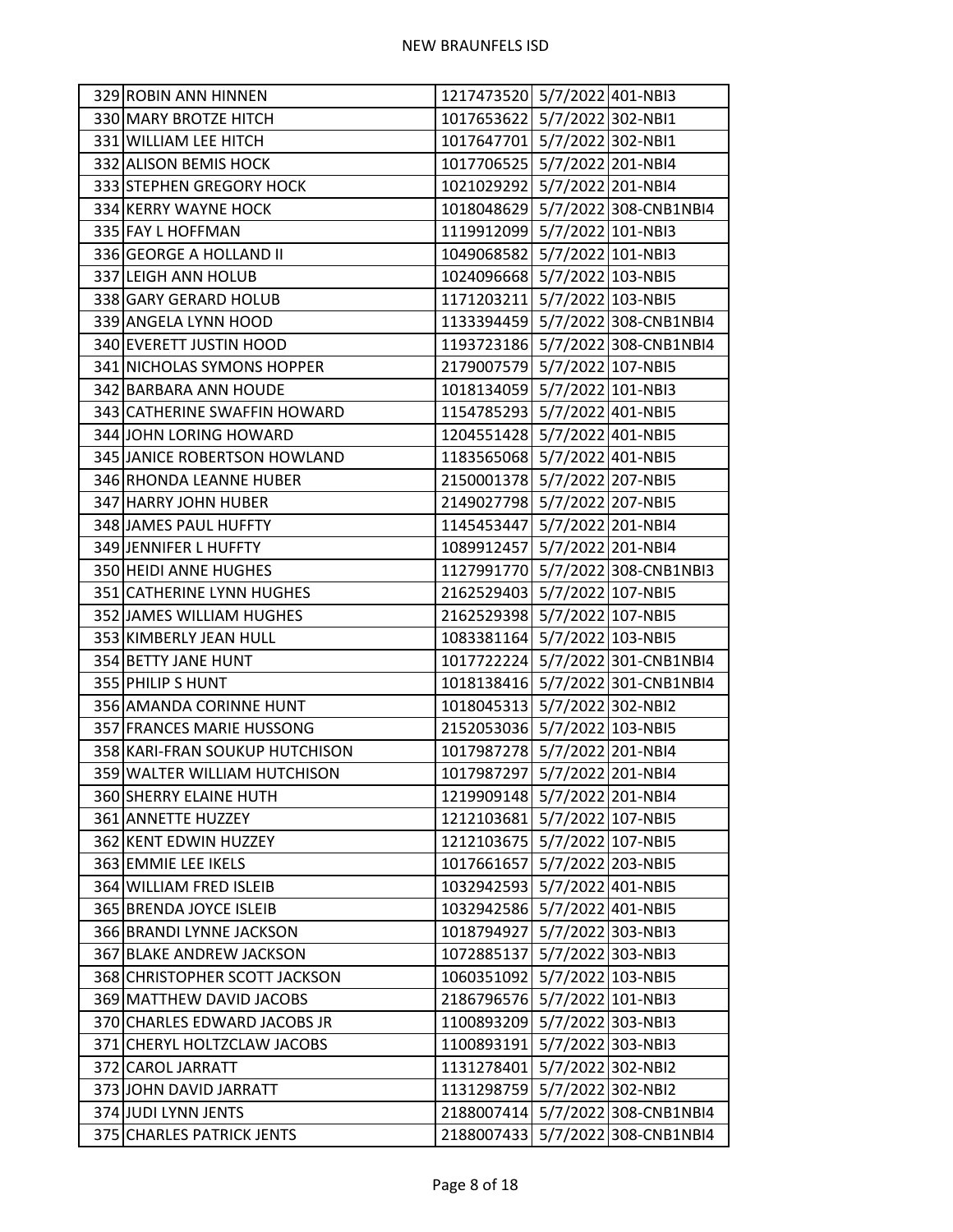| 376 KENDRA LOUISE JIMENEZ    | 2146839478 5/7/2022 201-NBI4 |                                  |
|------------------------------|------------------------------|----------------------------------|
| 377 SALLY HOOPER JOCHIMSEN   | 1102090964 5/7/2022 401-NBI5 |                                  |
| 378 BRETT DONALD JOHANSEN    | 2159825143 5/7/2022 203-NBI5 |                                  |
| 379 JOHN EDWARD JOHNSON      | 1215004357 5/7/2022 203-NBI5 |                                  |
| 380 GREG WAYNE JOHNSON       | 1017796286 5/7/2022 103-NBI5 |                                  |
| 381 RONNY WAYNE JOHNSON      | 1017673603 5/7/2022 103-NBI5 |                                  |
| 382 ROBERT NEIL JOHNSON      | 1017967192 5/7/2022 303-NBI3 |                                  |
| 383 KRISTINA MARIE JONAS     | 1017939791 5/7/2022 203-NBI5 |                                  |
| 384 WILLIAM THOMAS JONES     | 1017931652 5/7/2022 103-NBI5 |                                  |
| 385 DONNA JANE JONES         | 1017931668 5/7/2022 103-NBI5 |                                  |
| 386 JEANNETTE RENEE JONES    |                              | 1068733245 5/7/2022 308-CNB1NBI4 |
| 387 MATTHEW WILLIAM JONES    | 1022185878 5/7/2022 103-NBI5 |                                  |
| 388 TIFFANY ANN JONES        | 1158878826 5/7/2022 103-NBI5 |                                  |
| 389 JEAN BALCH JONES         | 1017726672 5/7/2022 401-NBI5 |                                  |
| 390 THERESA MAUREEN JONES    | 1160021995 5/7/2022 203-NBI5 |                                  |
| 391 AARON THEODORE JONES     | 2185273116 5/7/2022 401-NBI3 |                                  |
| 392 HOWARD DENIS JONES       | 2128236274 5/7/2022 207-NBI5 |                                  |
| 393 KATHLEEN BARBARA JONES   | 2134191045 5/7/2022 207-NBI5 |                                  |
| 394 MARY MACHANN JONES       |                              | 1018132436 5/7/2022 301-CNB1NBI3 |
| 395 CAROLE ANN KALINA        | 1143285216 5/7/2022 201-NBI4 |                                  |
| 396 FRANCIS JEROME KALINA    | 1143287091 5/7/2022 201-NBI4 |                                  |
| 397 TERRI LEA KARNS          | 1207296427 5/7/2022 207-NBI5 |                                  |
| 398 MARK ALFRED KARNS        | 1214092550 5/7/2022 207-NBI5 |                                  |
| 399 SANDRA FRAZIER KEITH     | 1021388521 5/7/2022 201-NBI4 |                                  |
| 400 KRISTEN DOWDEN KELLEY    | 1191238451 5/7/2022 201-NBI4 |                                  |
| 401 TROY DUANE KELLEY        | 1184653148 5/7/2022 201-NBI4 |                                  |
| 402 KATHERINE M KENNEY       | 1018525896 5/7/2022 103-NBI5 |                                  |
| 403 ERNEST WILLIAM KENNEY    | 1018525854 5/7/2022 103-NBI5 |                                  |
| 404 SHERRIL DIANE KESTERSON  | 2153060437 5/7/2022 201-NBI4 |                                  |
| 405 ROBERT OWEN KESTERSON    | 2153060324 5/7/2022 201-NBI4 |                                  |
| 406 ROBERT MARTIN KING       |                              | 1109450867 5/7/2022 308-CNB1NBI3 |
| 407 SHEREE D KINGHORN        | 1004252449 5/7/2022 103-NBI5 |                                  |
| 408 JOSEPH PHILLIP KINLIN    | 1102036324 5/7/2022 101-NBI3 |                                  |
| 409 LISA ANN KINLIN          | 1017733492 5/7/2022 101-NBI3 |                                  |
| 410 DELLEN JOYCE KLEIN       | 1018170779 5/7/2022 101-NBI3 |                                  |
| 411 SUZANNE CHRISTINA KLUGH  | 1168251074 5/7/2022 201-NBI4 |                                  |
| 412 LEONARD JOHN KOBESKI JR  | 1032834160 5/7/2022 308-NBI3 |                                  |
| 413 KEITH EDWARD KOERLIN     |                              | 1017904704 5/7/2022 308-CNB1NBI4 |
| 414 PAMELA BROUGHTON KOERLIN |                              | 1017881555 5/7/2022 308-CNB1NBI4 |
| 415 VALLEN SCHULTZE KOPPLIN  |                              | 1017685506 5/7/2022 308-CNB1NBI4 |
| 416 JODI LYNN KOSTECKI       | 1185683815 5/7/2022 303-NBI3 |                                  |
| 417 MELISSA COWLES KRAUSE    | 1017715374 5/7/2022 203-NBI5 |                                  |
| 418 SHERMAN KRAUSE           | 1018113683 5/7/2022 203-NBI5 |                                  |
| 419 CHRISTOPHER GEORGE LACEY | 1156504363 5/7/2022 103-NBI5 |                                  |
| 420 ANNE LAHAUG              | 2142115877 5/7/2022 103-NBI5 |                                  |
| 421 TRISTA CONSTANCE LAMBERT | 2170309391 5/7/2022 103-NBI5 |                                  |
| 422 LISA WRIGHT LAMBERT      | 1215640819 5/7/2022 303-NBI3 |                                  |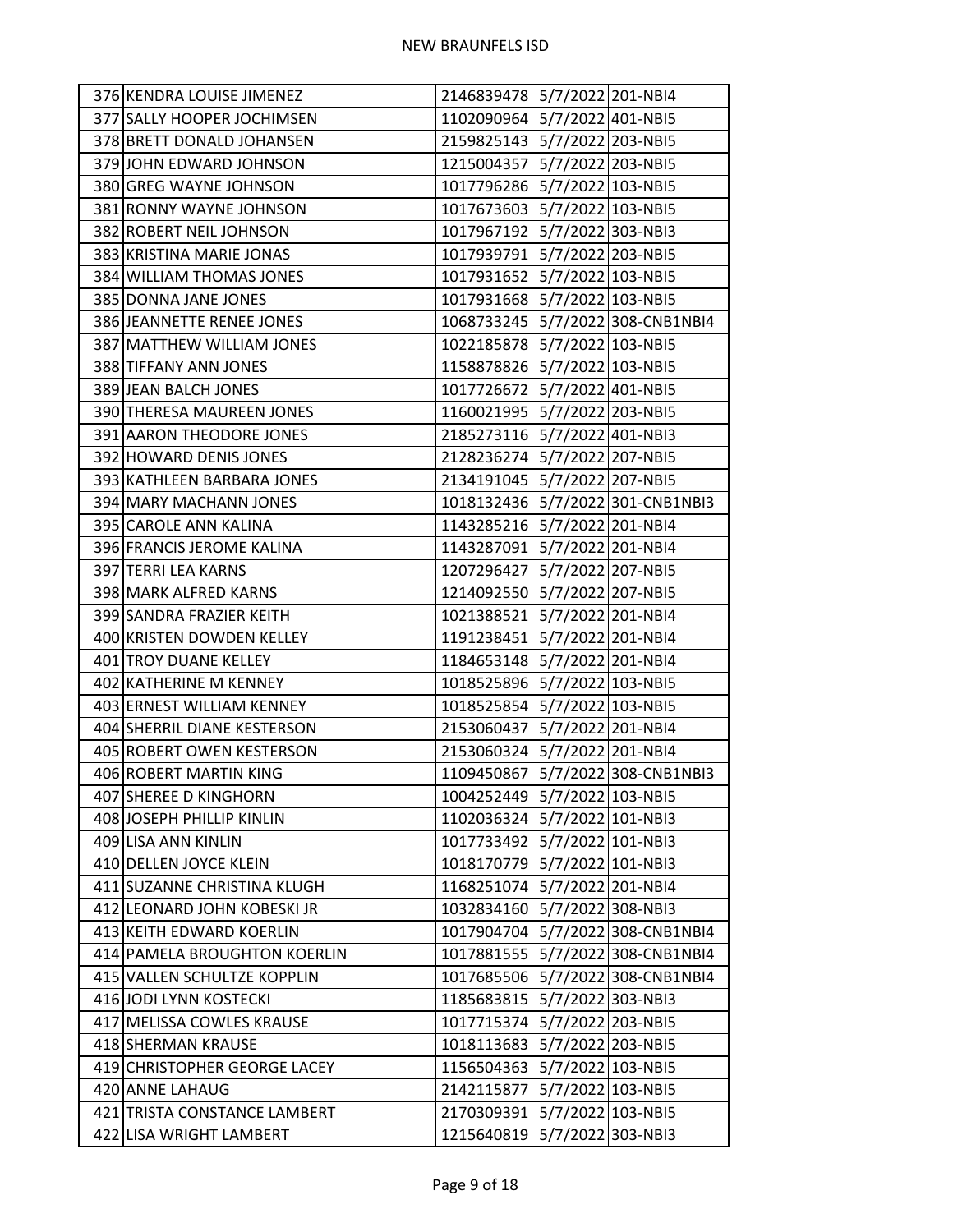| 423 LESLIE JEAN LAMMERS        |                              | 1204194210 5/7/2022 308-CNB1NBI4 |
|--------------------------------|------------------------------|----------------------------------|
| 424 DAVID CARLOS LAMON         | 1017695474 5/7/2022 101-NBI3 |                                  |
| 425 KATHRYN MARIE LAMON        | 1018156767 5/7/2022 101-NBI3 |                                  |
| 426 ELAINE MARIE LANG          | 1017920143 5/7/2022 203-NBI5 |                                  |
| 427 LOY ANN LANGE              | 1017629897 5/7/2022 201-NBI4 |                                  |
| 428 GARY LANGE                 | 1017941860 5/7/2022 201-NBI4 |                                  |
| 429 GEORGE WILLIAM LANTRIP     | 1017804317 5/7/2022 302-NBI2 |                                  |
| 430 ANITA VERA LANTRIP         | 1017804301 5/7/2022 302-NBI2 |                                  |
| 431 HARRIS JOSEPH LASSEIGNE JR | 1071948727 5/7/2022 303-NBI3 |                                  |
| 432 KATHRYN OSBORNE LASSEIGNE  | 1071948736 5/7/2022 303-NBI3 |                                  |
| 433 MICHAEL GUY LAW            | 1205872401 5/7/2022 401-NBI5 |                                  |
| 434 DIANNA JEAN LAW            | 1205020614 5/7/2022 401-NBI5 |                                  |
| 435 BRIGETTE CROOK LAWSON      | 1081338990 5/7/2022 103-NBI5 |                                  |
| 436 STEPHEN WAYNE LAWSON       | 2131047154 5/7/2022 103-NBI5 |                                  |
| 437 MELISA JOY LE              | 1101636661 5/7/2022 103-NBI5 |                                  |
| 438 TRI DANG LE                | 1101615979 5/7/2022 103-NBI5 |                                  |
| 439 SARAH SHARP LE CANU        | 1118008859 5/7/2022 207-NBI5 |                                  |
| 440 CURTIS EUGENE LEE          | 1022680935 5/7/2022 201-NBI4 |                                  |
| 441 LORRI ANN LEE              | 1022695176 5/7/2022 201-NBI4 |                                  |
| 442 MICHAEL DOUGLAS LEE        | 1017859183 5/7/2022 101-NBI3 |                                  |
| 443 BEVERLY BRODERICK LEE      | 1017869571 5/7/2022 101-NBI3 |                                  |
| 444 TRACY HOBSON LEHMANN       | 1017825669 5/7/2022 302-NBI1 |                                  |
| 445 JERRY LYNN LEVERETT        | 1017741428 5/7/2022 207-NBI5 |                                  |
| 446 ALANA LOUISE LEVERETT      | 1017776305 5/7/2022 207-NBI5 |                                  |
| 447 CONNIE KIM LEWALLEN        | 1018987193 5/7/2022 103-NBI5 |                                  |
| 448 LAURA FOSTER LEWIS         | 1186764163 5/7/2022 207-NBI5 |                                  |
| 449 DANIELLE MADER LIMMER      | 1000721878 5/7/2022 103-NBI5 |                                  |
| 450 ROBERT DREW LINDBLOM       | 1018123396 5/7/2022 201-NBI4 |                                  |
| 451 LORETTA LYNN LINDBLOM      | 1021187548 5/7/2022 201-NBI4 |                                  |
| 452 MANDY MARIE LINDEMAN       | 1173913258 5/7/2022 207-NBI5 |                                  |
| 453 ROY NEAL LINNARTZ          | 1026447005 5/7/2022 101-NBI3 |                                  |
| 454 GINA LITTRELL              | 2158256759 5/7/2022 101-NBI3 |                                  |
| 455 JEREMY WAYLIN LITTRELL     | 1186019423 5/7/2022 101-NBI3 |                                  |
| 456 DANIEL DEAN LLOYD          | 1018163115 5/7/2022 101-NBI3 |                                  |
| 457 SHARON KAY LODOVIC         | 1017643110 5/7/2022 401-NBI5 |                                  |
| 458 HEATHER ANN LOZANO-GARCIA  | 1069246473 5/7/2022 103-NBI5 |                                  |
| 459 RAMON F LUNA               |                              | 1017698710 5/7/2022 301-CNB1NBI4 |
| 460 DORA U LUNA                |                              | 1017698723 5/7/2022 301-CNB1NBI4 |
| 461 JANET LOUISE LYNCH         | 1102000868 5/7/2022 103-NBI5 |                                  |
| 462 ERIN ELIZABETH LYNCH       | 1185883152                   | 5/7/2022 103-NBI5                |
| 463 GREGORY ALVIN LYNCH        | 1213569286 5/7/2022 103-NBI5 |                                  |
| 464 KOURTNEY SUZANNE LYNCH     | 1022194050 5/7/2022 101-NBI3 |                                  |
| 465 NATHANIEL BRANT LYNCH      | 1022844509 5/7/2022 101-NBI3 |                                  |
| 466 JENNIFER JO MADDUX         | 1000320931 5/7/2022 103-NBI5 |                                  |
| 467 DAVID ALLEN MADDUX         | 1000542724                   | 5/7/2022 103-NBI5                |
| 468 PAMELA POTTER MAGEE        | 1102076387 5/7/2022 401-NBI5 |                                  |
| 469 GLENN JOSEPH MANGOLD       | 1068696186 5/7/2022 103-NBI5 |                                  |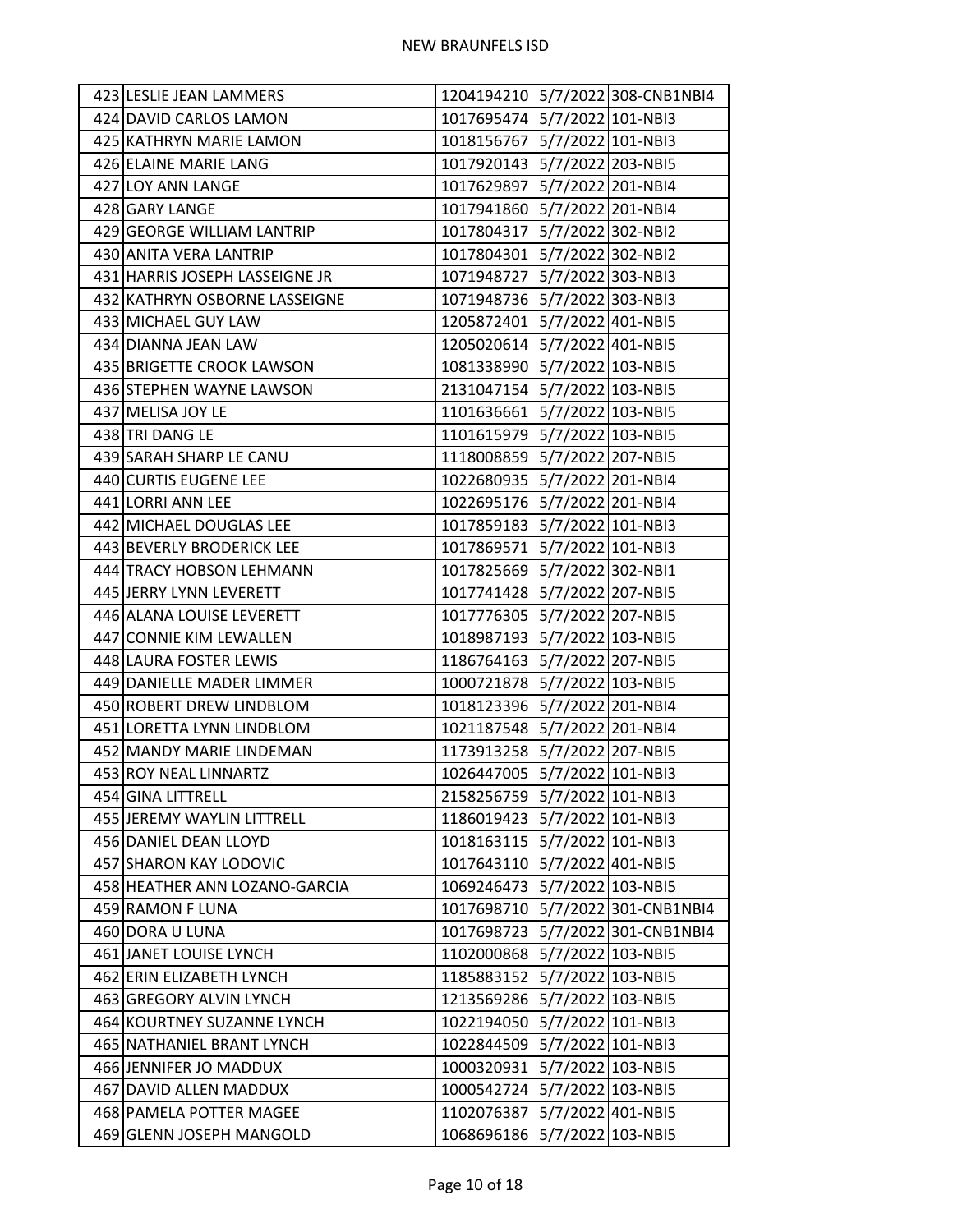| 470 TRACY L MANGOLD              | 1009562542 5/7/2022 401-NBI5     |  |
|----------------------------------|----------------------------------|--|
| 471 SHERRY CAPE MARCHAND         | 1185182436 5/7/2022 308-CNB1NBI4 |  |
| 472 JENNIFER BARBIN MARLOW       | 1019029858 5/7/2022 101-NBI3     |  |
| 473 TIMOTHY WAYNE MARLOW         | 1019054219 5/7/2022 101-NBI3     |  |
| 474 TRICIA G MARSHALL            | 1016816049 5/7/2022 203-NBI5     |  |
| 475 CLAUDIA ANN MARTELLI         | 1077623058 5/7/2022 302-NBI1     |  |
| 476 RALPH EDWARD MARTIN JR       | 1017872987 5/7/2022 401-NBI3     |  |
| 477 RENEE VILLENEUVE MARTINEZ    | 1018018875 5/7/2022 401-NBI3     |  |
| 478 BRIAN MARTINEZ               | 1206820897 5/7/2022 401-NBI3     |  |
| 479 ESTER ORTEGA MARTINEZ        | 1068092878 5/7/2022 103-NBI5     |  |
| 480 CHESTER DANIEL MARTINEZ      | 1147197367 5/7/2022 103-NBI5     |  |
| 481 LINDA DIROSA MASON           | 1113634814 5/7/2022 103-NBI5     |  |
| 482 SAMUEL DIAZ MASON            | 2169400155 5/7/2022 103-NBI5     |  |
| 483 ANNE MARIE MASON             | 2186802584 5/7/2022 101-NBI3     |  |
| 484 CASSANDRA SHERINE MASSIE     | 1017983660 5/7/2022 201-NBI4     |  |
| 485 JAMES ROSSER MC GRATH III    | 2167290730 5/7/2022 207-NBI5     |  |
| 486 JOHN PATRICK MC MURRAY       | 2180416060 5/7/2022 203-NBI5     |  |
| 487 MOLLY MCDONALD               | 1017690482 5/7/2022 101-NBI3     |  |
| 488   IRENE ETHEL MCGRATH        | 2167290748 5/7/2022 207-NBI5     |  |
| 489 BARBARA CHAMBERS MCHALE      | 1217145353 5/7/2022 401-NBI5     |  |
| 490 MICHAEL ROLAND MCHALE        | 1183872157 5/7/2022 401-NBI5     |  |
| 491 TERESA PARMA MCKEE           | 1031544045 5/7/2022 103-NBI5     |  |
| 492 LISA TYAN MCKINNEY           | 1020519375 5/7/2022 401-NBI3     |  |
| 493 MICHAEL SCOTT MCKINNEY       | 1132024256 5/7/2022 401-NBI3     |  |
| 494 GERALD ELLIS MCLEOD          | 1046541039 5/7/2022 207-NBI5     |  |
| 495 LYNDA CAROL MCMURRAY         | 2183821318 5/7/2022 203-NBI5     |  |
| 496 SANDRA GILBERT MCNAIR        | 1021927727 5/7/2022 302-NBI2     |  |
| 497 WYLIE DAVID MCNAIR           | 1023382074 5/7/2022 203-NBI5     |  |
| 498 TWYLA JEAN MCNEELY           | 1017708538 5/7/2022 302-NBI2     |  |
| 499 RITA OWENS MCNEILL           | 1020725720 5/7/2022 103-NBI5     |  |
| 500 ISABEL PUGA MCQUADE          | 1071105071 5/7/2022 207-NBI5     |  |
| 501 BETSY KRUEGER MCSWEENEY      | 1098908367 5/7/2022 103-NBI5     |  |
| 502 MARJORIE RAHE MECKEL         | 1018120314 5/7/2022 103-NBI5     |  |
| 503 JUAN MANUEL MEDRANO          | 1017898037 5/7/2022 201-NBI4     |  |
| 504 IRENE Z MEDRANO              | 1017741877 5/7/2022 201-NBI4     |  |
| 505 ROSEMARY MELODY              | 1059826768 5/7/2022 401-NBI3     |  |
| 506 JOEYLYNN CHERISE MESAROS     | 1212716536 5/7/2022 308-CNB1NBI4 |  |
| 507 ROBERT JOHN MESAROS II       | 1063522439 5/7/2022 308-CNB1NBI4 |  |
| 508 GENE R MEYERS                | 1017741266 5/7/2022 103-NBI5     |  |
| 509 LUE ANN MEYERS               | 2138310701 5/7/2022 303-NBI3     |  |
| 510 LISA LEANN MIKANDA           | 2138288726 5/7/2022 201-NBI4     |  |
| 511 VALIN WOODWARD MILLER        | 1017952714 5/7/2022 101-NBI3     |  |
| 512 MARIE E MINKS                | 1017667118 5/7/2022 308-NBI3     |  |
| 513 MARGARET V MITCHELL          | 1017921144 5/7/2022 401-NBI5     |  |
| 514 WILLIAM FRANKLIN MITCHELL JR | 2110169369 5/7/2022 101-NBI3     |  |
| 515 MELISSA BAUER MITCHELL       | 1187236419 5/7/2022 101-NBI3     |  |
| 516 WILLIAM BERNARD MIXON JR     | 1018172889 5/7/2022 401-NBI5     |  |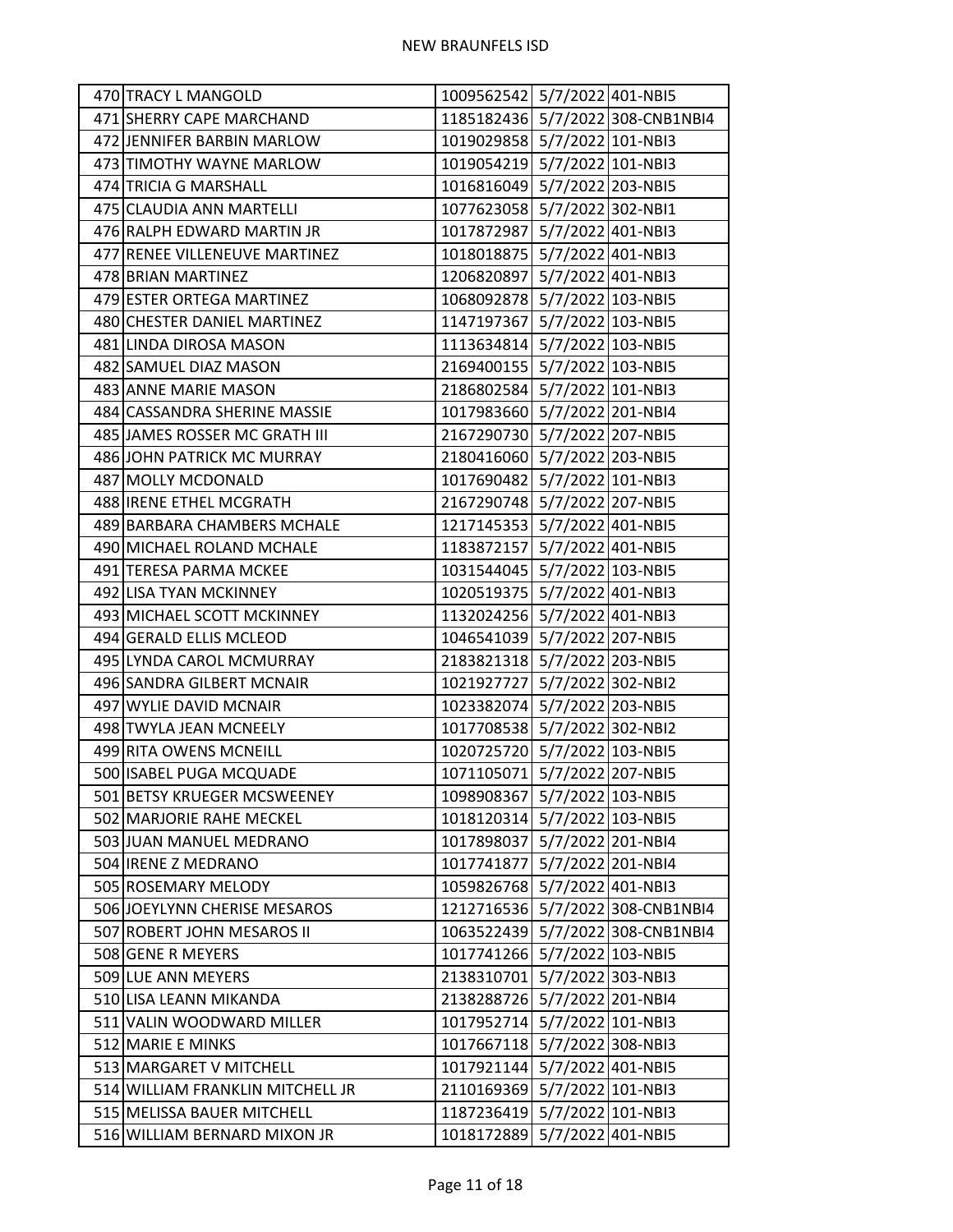| 517 STEPHANIE KAY MOELLER    | 1018027559 5/7/2022 203-NBI5 |                                  |
|------------------------------|------------------------------|----------------------------------|
| 518 ENRIQUE NAVARRO MONTANEZ |                              | 1018127400 5/7/2022 301-CNB1NBI4 |
| 519 CELIA M MOORE            | 1114439972 5/7/2022 101-NBI3 |                                  |
| 520 PAUL AARON MOORE         |                              | 1017805599 5/7/2022 301-CNB1NBI4 |
| 521 RUBY MARIA MORALES       | 1146085534 5/7/2022 201-NBI4 |                                  |
| 522 ISABEL MORALES           | 2141196314 5/7/2022 201-NBI4 |                                  |
| 523 DELDA MORGAN             | 1017703225 5/7/2022 103-NBI5 |                                  |
| 524 RONALD JOSEPH MORRIS SR  | 1175827664 5/7/2022 203-NBI5 |                                  |
| 525 MARY CALVERT MOSES       | 1036960503 5/7/2022 308-NBI4 |                                  |
| 526 CLIFFORD ALAN MOSES      | 1036960542 5/7/2022 308-NBI4 |                                  |
| 527 LESLIE KAREN MUIR        | 2120070923 5/7/2022 207-NBI5 |                                  |
| 528 KYLE PATRICK MUIR        | 2188005810 5/7/2022 207-NBI5 |                                  |
| 529 ROBERT WILLIAM MUIR      | 1211225219 5/7/2022 207-NBI5 |                                  |
| 530 ALICE ANN MYER           | 1017915162 5/7/2022 101-NBI3 |                                  |
| 531 RANDALL KEITH MYER       | 1017920975 5/7/2022 101-NBI3 |                                  |
| 532 KAREN ALLEN MYRICK       | 1017868840 5/7/2022 101-NBI3 |                                  |
| 533 CHARLAINE FRANCES NECKAR |                              | 1017759321 5/7/2022 308-CNB1NBI3 |
| 534 RUBY KAYE NECKAR         |                              | 1181106900 5/7/2022 308-CNB1NBI3 |
| 535 MILTON NECKAR JR         |                              | 1018121415 5/7/2022 308-CNB1NBI3 |
| 536 RHONDA BIRDWELL NEEL     | 1143760711 5/7/2022 308-NBI4 |                                  |
| 537 MICHAEL ANTHONY NEEL     | 1157108763 5/7/2022 308-NBI4 |                                  |
| 538 MARK EUGENE NEELEY       | 1017696234 5/7/2022 101-NBI3 |                                  |
| 539 KATHERINE LOUISE NELSON  |                              | 1017739035 5/7/2022 308-CNB1NBI4 |
| 540 MARK MACLAREN NELSON     |                              | 1018159874 5/7/2022 308-CNB1NBI4 |
| 541 BARBARA T NEWSOM         | 1017798937 5/7/2022 103-NBI5 |                                  |
| 542 GENE FRANCES NEWSOM      | 1017798944 5/7/2022 103-NBI5 |                                  |
| 543 LOIS ANN NEWTON          | 1017680245 5/7/2022 401-NBI3 |                                  |
| 544 BARBARA LEDWIK NIKEL     | 1009877949 5/7/2022 103-NBI5 |                                  |
| 545 PHILLIP JAMES NIKEL      | 1009877954 5/7/2022 103-NBI5 |                                  |
| 546 DEBORAH LYN NORMAN       | 1205946075 5/7/2022 103-NBI5 |                                  |
| 547 WADE CARL NORMAN         | 1106192655 5/7/2022 103-NBI5 |                                  |
| 548 JASON FREDERICK NORTON   | 1125378504 5/7/2022 201-NBI4 |                                  |
| 549 REGINA CRAIG NORWINE     | 1017749295 5/7/2022 401-NBI5 |                                  |
| 550 BOBBY LEE NORWINE        | 1017749276 5/7/2022 401-NBI5 |                                  |
| 551 LAURA JEAN ODENTHAL      | 2177817202 5/7/2022 207-NBI5 |                                  |
| 552 DEBORAH KAY OHLRICH      | 1018136090 5/7/2022 103-NBI5 |                                  |
| 553 DESIREE AMBER OLOTEO     | 2134967252 5/7/2022 207-NBI5 |                                  |
| 554 RYAN STEWART OLOTEO      | 2134967247 5/7/2022 207-NBI5 |                                  |
| 555 RAFAEL ORTEGON ORTA      | 1071241227 5/7/2022 302-NBI1 |                                  |
| 556 DIANA E ORTA             | 1162741341 5/7/2022 302-NBI1 |                                  |
| 557 GUADALUPE ORTUNO         | 1017650318 5/7/2022 308-NBI3 |                                  |
| 558 MELISSA YVONNE OSTEN     | 1017795259 5/7/2022 101-NBI3 |                                  |
| 559 BRYAN JEFFREY OSTERKAMP  | 1102022855 5/7/2022 401-NBI3 |                                  |
| 560 STACI RUTH OSTERKAMP     | 1102022840 5/7/2022 401-NBI3 |                                  |
| 561 KEVIN ANTHONY OTTO       | 1069984656 5/7/2022 401-NBI3 |                                  |
| 562 ADAM TRAVIS OWEN         | 1010810667 5/7/2022 401-NBI3 |                                  |
| 563 JUDAH DAVID OWENS        | 1138648793 5/7/2022 101-NBI3 |                                  |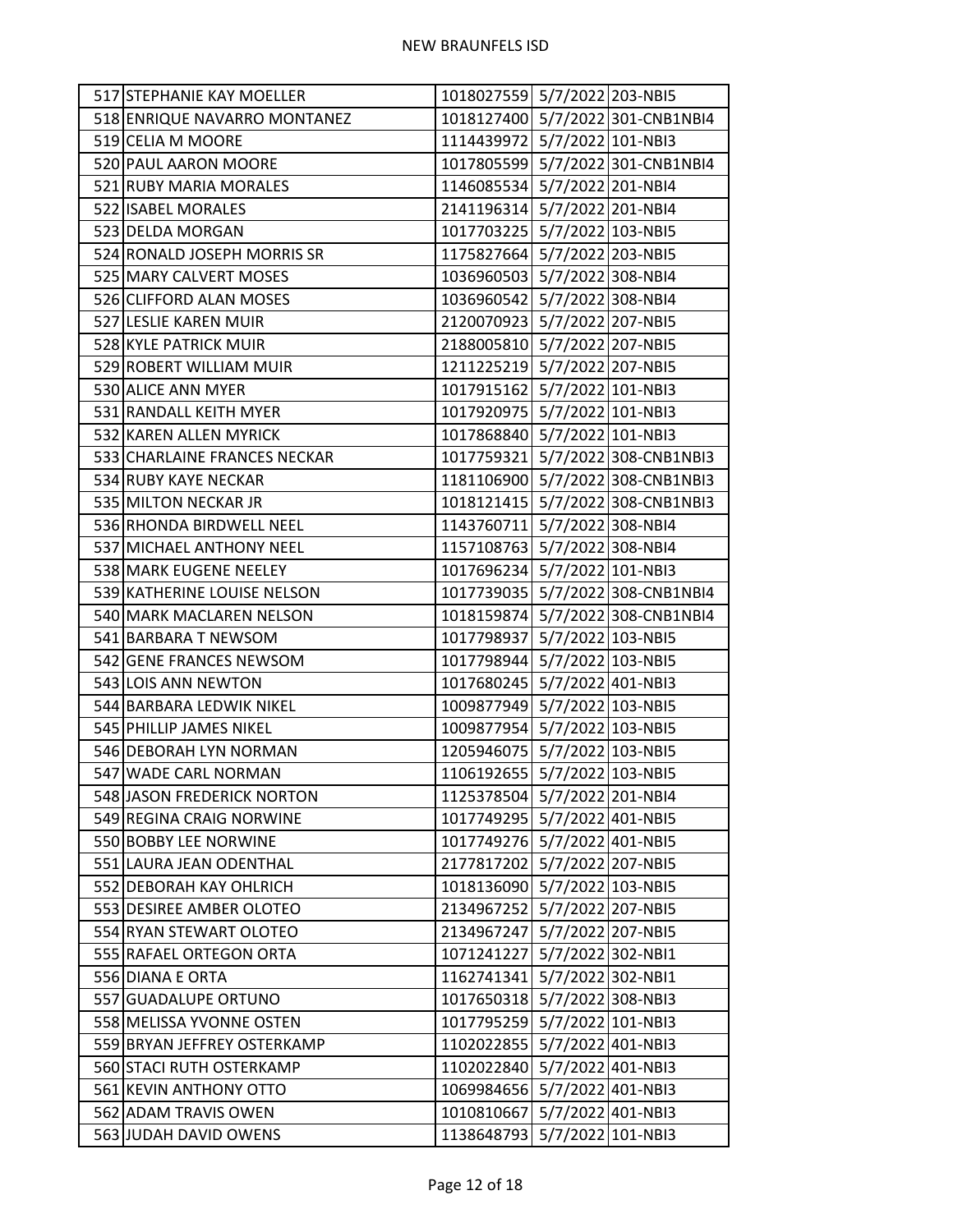| 564 ELIZABETH OWENS              | 1017703260 5/7/2022 308-NBI4 |                                  |
|----------------------------------|------------------------------|----------------------------------|
| 565 JOHN FRANKLIN OWENS          | 1017788641 5/7/2022 203-NBI5 |                                  |
| 566 JAMES ALLEN OWENS            | 1018143786 5/7/2022 308-NBI4 |                                  |
| 567 LACY KATHERINE OWENS         | 1210240245 5/7/2022 101-NBI3 |                                  |
| 568 JONATHAN LEE PACKER          | 1174796491 5/7/2022 401-NBI3 |                                  |
| 569 ELIZABETH ERIN PACKER        | 1058503857 5/7/2022 401-NBI3 |                                  |
| 570 MARTHA SELENE PAGE           | 1149422002 5/7/2022 101-NBI3 |                                  |
| 571 MICHAEL ALEXANDER PAGE       | 1017760182 5/7/2022 101-NBI3 |                                  |
| 572 CELESTE ANN PARKER           | 1072262014 5/7/2022 101-NBI3 |                                  |
| 573 DONALD DEAN PARKER           | 2039072325 5/7/2022 101-NBI3 |                                  |
| 574 REAGAN PAIGE PARKS           | 1041478617 5/7/2022 203-NBI5 |                                  |
| 575 EVERETT MONROE PARKS         | 1158684718 5/7/2022 203-NBI5 |                                  |
| 576 ALICE PARTIDA                |                              | 1017668891 5/7/2022 301-CNB1NBI4 |
| 577 LON MONROE PATTERSON         | 1031574086 5/7/2022 401-NBI3 |                                  |
| 578 SHEILA RENE PATTISON         | 1017944488 5/7/2022 101-NBI3 |                                  |
| 579 JESSICA NIXON PEALE          | 1166261035 5/7/2022 203-NBI5 |                                  |
| 580 HANNAH ANGELICA PEALE        | 2167591157 5/7/2022 203-NBI5 |                                  |
| 581 MARY ANNE PEINEMANN          | 1017771022 5/7/2022 308-NBI4 |                                  |
| 582 KATRINA MARIE PENA           | 1170979309 5/7/2022 303-NBI3 |                                  |
| 583 ALBERTO ALEJANDRO PENA III   | 1018539934 5/7/2022 303-NBI3 |                                  |
| 584 RUTH ANNE PERKINS            | 1017693903 5/7/2022 101-NBI3 |                                  |
| 585 DAVID BRYAN PERKINS          | 1017694541 5/7/2022 101-NBI3 |                                  |
| 586 KAREN LIANE PETERMAN         | 1139893108 5/7/2022 101-NBI3 |                                  |
| 587 MARTIN CHRIS PETERSEN        | 2186604992 5/7/2022 203-NBI5 |                                  |
| 588 AUSTIN MANUEL PETERSEN       | 2188088470 5/7/2022 107-NBI5 |                                  |
| 589 ROBERT DOYLE PIERSON         | 1017840894 5/7/2022 201-NBI4 |                                  |
| 590 PEGGY SUE PODGURSKI          | 1017670853 5/7/2022 201-NBI4 |                                  |
| 591 CHARLES VINCENT PODGURSKI    | 1017670848 5/7/2022 201-NBI4 |                                  |
| 592 BEVERLY WOMACKS POLLARD      | 1203461822 5/7/2022 401-NBI5 |                                  |
| 593 JAMES DONALD POPE            | 1018022288 5/7/2022 401-NBI3 |                                  |
| 594 JOSEFINA RIVERA POSEY        | 1017785636 5/7/2022 302-NBI2 |                                  |
| 595 MICHAEL EARL POSEY           | 1205965354 5/7/2022 302-NBI2 |                                  |
| 596 WILLIAM POTTER               | 1143864402 5/7/2022 401-NBI3 |                                  |
| 597 JANE CAROL POTTER            | 1017801251 5/7/2022 401-NBI3 |                                  |
| 598 BENJAMIN DREW POWER GRIFFIN  | 2125254096 5/7/2022 201-NBI4 |                                  |
| 599 COLLEEN NICHOLE POWERGRIFFIN | 1048400057 5/7/2022 201-NBI4 |                                  |
| 600 JO ANN PRINTY                | 1017693387 5/7/2022 101-NBI3 |                                  |
| 601 BRANDON WAYNE PRINTY         | 1018146644 5/7/2022 201-NBI4 |                                  |
| 602 TRACEY LYNN PROCKNOW         | 1017671934 5/7/2022 101-NBI3 |                                  |
| 603 DANNY E PROCKNOW             | 1017671722 5/7/2022 101-NBI3 |                                  |
| 604 NANCY KAY RAGLE              | 1100450599 5/7/2022 203-NBI5 |                                  |
| 605 JAMES RAHE JR                | 1017693608 5/7/2022 103-NBI5 |                                  |
| 606 TERRI WHITLOCK RAHE          | 1017691370 5/7/2022 103-NBI5 |                                  |
| 607 KAREN T RAYBURN              | 1017672391 5/7/2022 101-NBI3 |                                  |
| 608 DAVID G RAYBURN              | 1017672389 5/7/2022 101-NBI3 |                                  |
| 609 LISA W REDDAM                | 1001393299 5/7/2022 203-NBI5 |                                  |
| 610 JOSEPH EUGENE REDDING        | 1102136282 5/7/2022 101-NBI3 |                                  |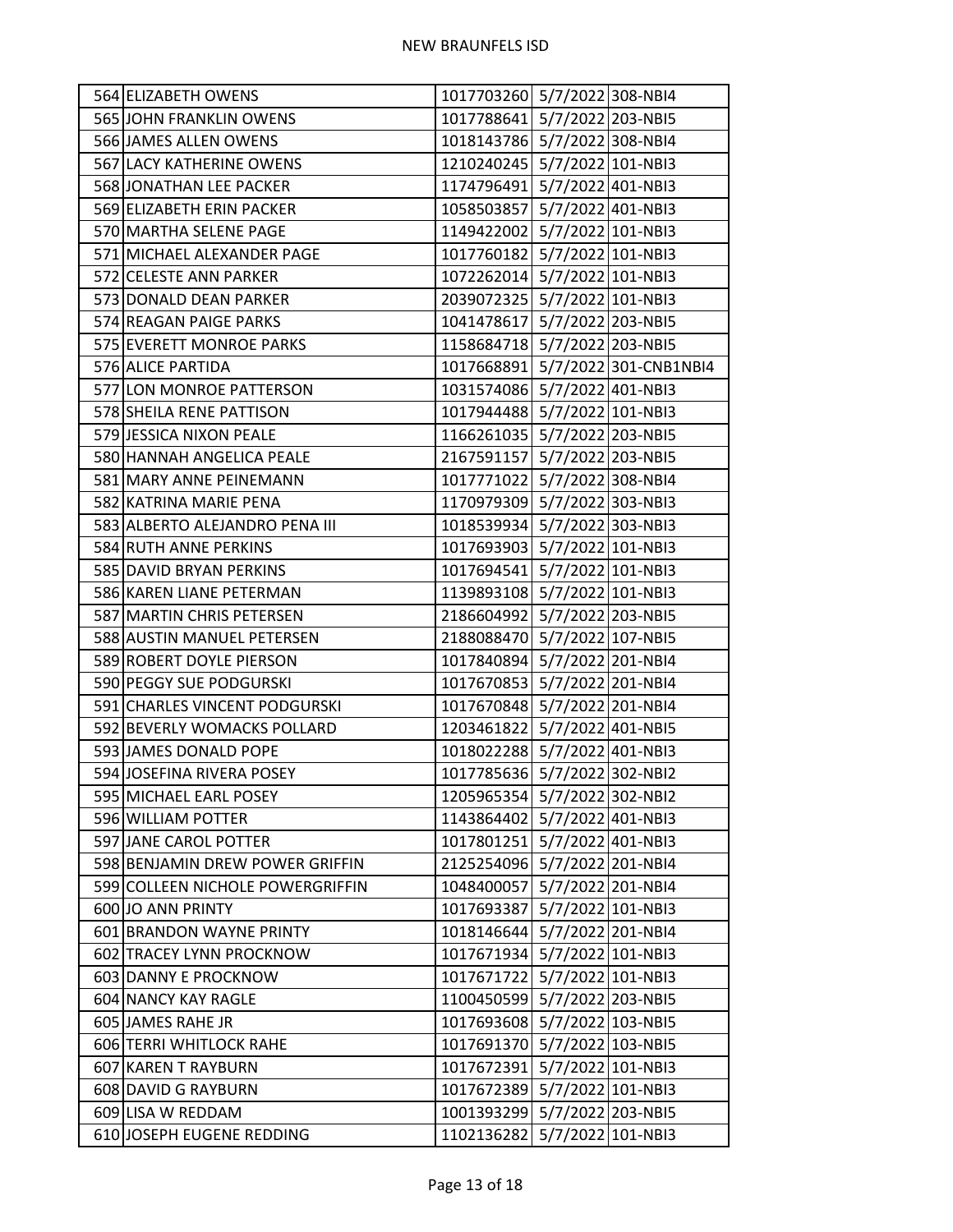| 611 JONI DENISE REDDING         | 1162615482 5/7/2022 101-NBI3 |  |
|---------------------------------|------------------------------|--|
| 612 CHERYL MARIE RIVERA         | 1164111417 5/7/2022 103-NBI5 |  |
| 613 ERNEST MELTON ROBERTS JR    | 1037499260 5/7/2022 401-NBI3 |  |
| 614 GARY BRYAN ROBERTS          | 1063947423 5/7/2022 401-NBI3 |  |
| 615 JASON MARK ROBERTS          | 1133051537 5/7/2022 203-NBI5 |  |
| 616 JENNIFER SHAWN ROBERTS      | 1130342593 5/7/2022 203-NBI5 |  |
| 617 MELANIE ROBERTS-CUNNINGHAM  | 1163092283 5/7/2022 308-NBI4 |  |
| 618 DAVID HARRY ROBINSON        | 2188092684 5/7/2022 203-NBI5 |  |
| 619 CAROL ANN ROBISON           | 1017729447 5/7/2022 103-NBI5 |  |
| 620 JACK HOLLIS ROBISON         | 1017730782 5/7/2022 103-NBI5 |  |
| 621 WILLIAM ROBERT ROGERS       | 1041590100 5/7/2022 101-NBI3 |  |
| 622 DWAYNE LEE ROLNIAK          | 1096686677 5/7/2022 107-NBI5 |  |
| 623 JASON RAE ROSALES           | 2130332642 5/7/2022 308-NBI4 |  |
| 624 KEVIN SCOTT ROTHE           | 1186466501 5/7/2022 203-NBI5 |  |
| 625 REBECCA JORDAN ROUSE        | 1069256847 5/7/2022 207-NBI5 |  |
| 626 RANDY KENT ROUSE            | 1069097723 5/7/2022 207-NBI5 |  |
| 627 KEVIN CHRISTOPHER RYAN      | 1145790176 5/7/2022 103-NBI5 |  |
| 628 JACLYN GOLD SANDERS         | 1102047651 5/7/2022 201-NBI4 |  |
| 629 MICHAEL CURTIS SANDERS      | 1143876129 5/7/2022 201-NBI4 |  |
| 630 SALLYE ANN SANTOS           | 1017869920 5/7/2022 101-NBI3 |  |
| 631 ROGER JOHN SANTOS           | 1017867865 5/7/2022 101-NBI3 |  |
| 632 LISA MARGARETE SARGENT      | 1057858976 5/7/2022 201-NBI4 |  |
| 633 TYLER DANIEL SARGENT        | 2157223756 5/7/2022 201-NBI4 |  |
| 634 MATTHEW DANIEL SARGENT      | 1061136835 5/7/2022 201-NBI4 |  |
| 635 DIANE AMMANN SCHARNHORST    | 1017696101 5/7/2022 103-NBI5 |  |
| 636 SHARON MARIE SCHEFFLER      | 1066557872 5/7/2022 101-NBI3 |  |
| 637 ROBERT KENT SCHEFFLER       | 1149410823 5/7/2022 101-NBI3 |  |
| 638 KATHLEEN VICTORIA SCHELLING | 1017818965 5/7/2022 103-NBI5 |  |
| 639 GREGORY DEAN SCHELLING      | 1031577106 5/7/2022 103-NBI5 |  |
| 640 DEBRA SUE SCHEPPER          | 1074422701 5/7/2022 101-NBI3 |  |
| 641 BARBARA K SCHETTER          | 1158951860 5/7/2022 103-NBI5 |  |
| 642 SARAH MAY SCHIEL            | 1173914984 5/7/2022 107-NBI5 |  |
| 643 KRISTI D SCHIRMER           | 1017902533 5/7/2022 308-NBI4 |  |
| 644 MARLENA W SCHLATHER         | 1018142366 5/7/2022 101-NBI3 |  |
| 645 WILFRED H SCHLATHER         | 1017676620 5/7/2022 101-NBI3 |  |
| 646 MORGAN KAILEY SCHLUTER      | 1154849782 5/7/2022 101-NBI3 |  |
| 647 JOHN NELSON SCHLUTER JR     | 1018177619 5/7/2022 101-NBI3 |  |
| 648 TY EVERETT SCHNEIDER        | 1158539769 5/7/2022 103-NBI5 |  |
| 649 NICOLE BEYTEBIERE SCHNEIDER | 2133125398 5/7/2022 103-NBI5 |  |
| 650 GORDON DAVID SCHROEDER      | 1018109461 5/7/2022 308-NBI3 |  |
| 651 NANCY MITCHELL SCHROEDER    | 1018177129 5/7/2022 308-NBI3 |  |
| 652 DENNIS BERT SCHWAB          | 1017688651 5/7/2022 401-NBI3 |  |
| 653 CHARLES ANDERSON SCOTT      | 1017953581 5/7/2022 201-NBI4 |  |
| 654 NANETTE MARIE SCRANTON      | 1017805961 5/7/2022 401-NBI3 |  |
| 655 GENE WILLIAM SCRANTON       | 1017806065 5/7/2022 401-NBI3 |  |
| 656 JOHN DEREK SCRIBNER         | 1017905684 5/7/2022 101-NBI3 |  |
| 657 ROBERT MICHAEL SECREST      | 1018844685 5/7/2022 401-NBI3 |  |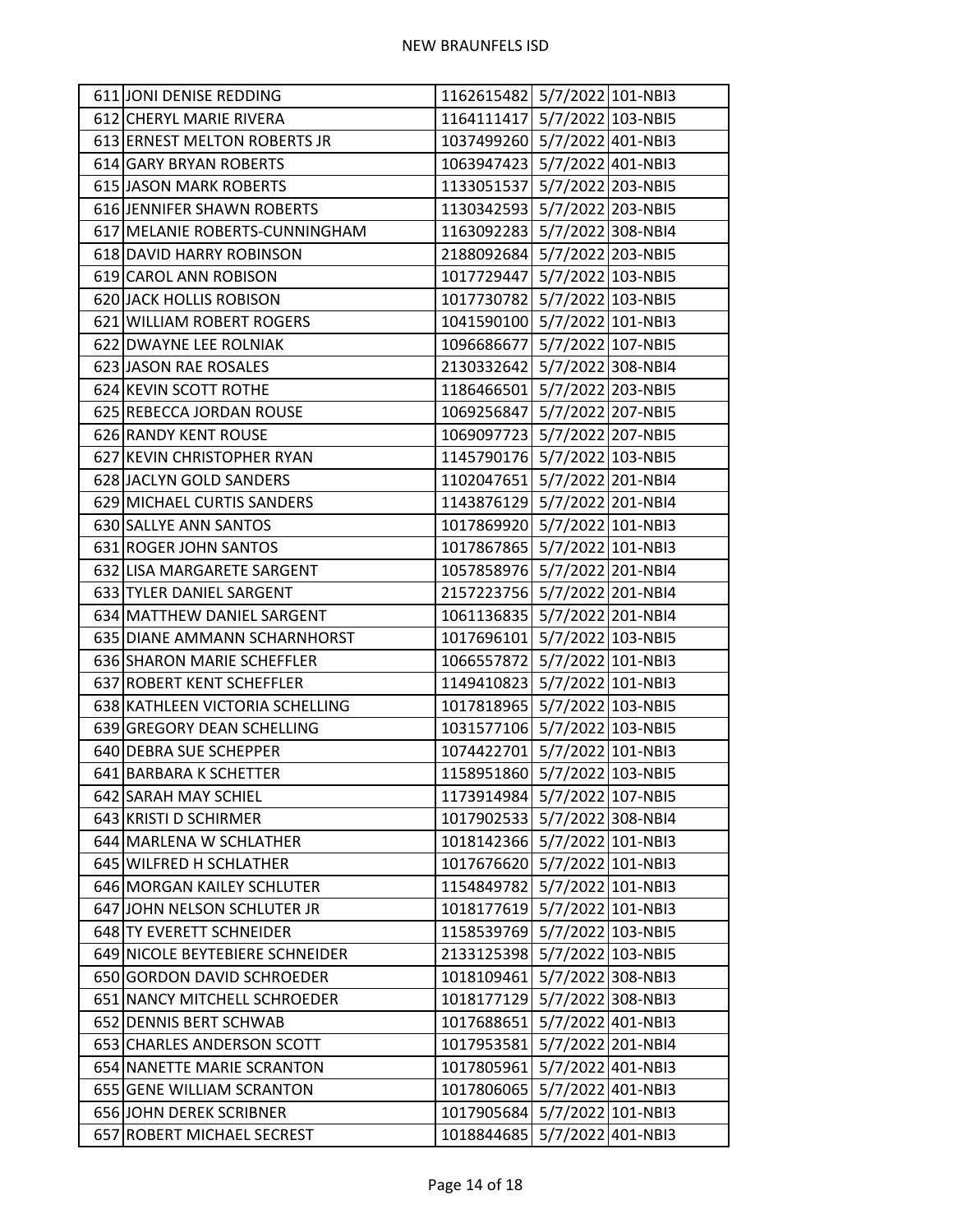| 2155111840 5/7/2022 308-CNB1NBI3<br>659 KELLY ORAN SHANNON<br>1041222435 5/7/2022 301-CNB1NBI4<br>660 AMY NELSON SHARP<br>1147301948 5/7/2022 101-NBI3<br>661 CHRISTOPHER LEE SHEARER<br>662 KIMBERLY MCELROY SHIRLEY<br>1017872788 5/7/2022 401-NBI3<br>1017869559 5/7/2022 401-NBI3<br>663 THOMAS DONALD SHIRLEY<br>1018043364 5/7/2022 101-NBI3<br>664 LAURA SUSANA SIMMONS<br>1210837818 5/7/2022 203-NBI5<br>665 VIRGEST A SIMS<br>1021388067 5/7/2022 207-NBI5<br>666 SANDRA WIGHT SINGLETON<br>1018907189 5/7/2022 207-NBI5<br>667 WILLIAM FOSTER SINGLETON<br>1017679474 5/7/2022 401-NBI5<br>668 CARL H SKOOG JR<br>1017853113 5/7/2022 302-NBI1<br>669 SUSAN MARIE SMITH<br>1018165680 5/7/2022 302-NBI1<br>670 KEITH DAVID SMITH<br>671 JULIA ANN SMITH<br>1210885740 5/7/2022 401-NBI5<br>1201001490 5/7/2022 401-NBI3<br>672 GARY WAYNE SMITH<br>1212323880 5/7/2022 103-NBI5<br>673 CHRISTA ANN SMITH<br>1031035933 5/7/2022 101-NBI3<br>674 MATHEW BRIAN SMITH<br>2129991101 5/7/2022 103-NBI5<br>675 MISSY GABRIELA SMITH<br>676 JOSEPH ANTHONY SOANE III<br>1017907783 5/7/2022 103-NBI5<br>677 HENRY WAYNE SOECHTING<br>1017724851 5/7/2022 103-NBI5<br>1022372613 5/7/2022 302-NBI1<br>678 ALLEN GEORGE SOMERS<br>1017688614 5/7/2022 101-NBI3<br>679 LANE SPECK<br>1017680638 5/7/2022 101-NBI3<br>680 DAVID MICHAEL SPECK<br>681 JAMES WILLIAM STANLEY<br>1144661501 5/7/2022 207-NBI5<br>1144354096 5/7/2022 207-NBI5<br>682 JOHNELLA LEA STANLEY<br>1017705883 5/7/2022 401-NBI5<br>683 MARGARET JEAN STAUTZENBERGER<br>2122772304 5/7/2022 103-NBI5<br>684 DOUGLAS GENE STOCK<br>1017677694 5/7/2022 103-NBI5<br>685 HELEN ZINKE STOCK<br>686 THOMAS GENE STOCK<br>1017708230 5/7/2022 103-NBI5<br>1018120921 5/7/2022 101-NBI3<br>687 LESTER LEE STOCKHORST<br>1170936462 5/7/2022 101-NBI3<br>688 ROSANNE AMACHER STOCKHORST<br>689 AMY MAGNESS STONE<br>1059970682 5/7/2022 103-NBI5<br>690 JANET DEIRDRE GRIERSON STORRAR<br>1130711887 5/7/2022 401-NBI5<br>1187341372 5/7/2022 401-NBI5<br>691 JAMES STORRAR<br>2149981663 5/7/2022 103-NBI5<br>692 JULIE DAWN STREETER<br>5/7/2022 103-NBI5<br>693 MICHAEL ALLEN STREETER<br>2149981709<br>5/7/2022 302-NBI1<br>694 JAMES RUFUS STUART<br>2189355568<br>5/7/2022 302-NBI1<br>695 PATRICIA ELLEN STUART<br>2189355575<br>1183123034 5/7/2022 203-NBI5<br>696 LYNELLEN SULLIVAN<br>697 GREGORY MARTIN SULLIVAN<br>1017723623<br>5/7/2022 103-NBI5<br>698 JEAN MARJORIE SULLIVAN<br>1017723634 5/7/2022 103-NBI5<br>1090633234 5/7/2022 401-NBI3<br>699 JEANNINE THERESE SUMNERS<br>5/7/2022 103-NBI5<br>700 RICHARD C SURPRENANT JR<br>1017885740<br>5/7/2022 103-NBI5<br>701 STARLA JEAN SURPRENANT<br>1018164678<br>5/7/2022 301-CNB1NBI4<br>702 THOMAS G TAIVALKOSKI<br>1131846367<br>703 CATHY TALCOTT<br>1017781327 5/7/2022 101-NBI3<br>2154394038 5/7/2022 207-NBI5<br>704 RYAN DUANE TATE | 658 ALBERTA JO SECREST | 1018177603 5/7/2022 401-NBI3 |  |
|--------------------------------------------------------------------------------------------------------------------------------------------------------------------------------------------------------------------------------------------------------------------------------------------------------------------------------------------------------------------------------------------------------------------------------------------------------------------------------------------------------------------------------------------------------------------------------------------------------------------------------------------------------------------------------------------------------------------------------------------------------------------------------------------------------------------------------------------------------------------------------------------------------------------------------------------------------------------------------------------------------------------------------------------------------------------------------------------------------------------------------------------------------------------------------------------------------------------------------------------------------------------------------------------------------------------------------------------------------------------------------------------------------------------------------------------------------------------------------------------------------------------------------------------------------------------------------------------------------------------------------------------------------------------------------------------------------------------------------------------------------------------------------------------------------------------------------------------------------------------------------------------------------------------------------------------------------------------------------------------------------------------------------------------------------------------------------------------------------------------------------------------------------------------------------------------------------------------------------------------------------------------------------------------------------------------------------------------------------------------------------------------------------------------------------------------------------------------------------------------------------------------------------------------------------------------------------------------------------------------------------------------------------------------------------------------------------------------------------------------------------------------------------------------------------------------------------------------------------------------------------|------------------------|------------------------------|--|
|                                                                                                                                                                                                                                                                                                                                                                                                                                                                                                                                                                                                                                                                                                                                                                                                                                                                                                                                                                                                                                                                                                                                                                                                                                                                                                                                                                                                                                                                                                                                                                                                                                                                                                                                                                                                                                                                                                                                                                                                                                                                                                                                                                                                                                                                                                                                                                                                                                                                                                                                                                                                                                                                                                                                                                                                                                                                                |                        |                              |  |
|                                                                                                                                                                                                                                                                                                                                                                                                                                                                                                                                                                                                                                                                                                                                                                                                                                                                                                                                                                                                                                                                                                                                                                                                                                                                                                                                                                                                                                                                                                                                                                                                                                                                                                                                                                                                                                                                                                                                                                                                                                                                                                                                                                                                                                                                                                                                                                                                                                                                                                                                                                                                                                                                                                                                                                                                                                                                                |                        |                              |  |
|                                                                                                                                                                                                                                                                                                                                                                                                                                                                                                                                                                                                                                                                                                                                                                                                                                                                                                                                                                                                                                                                                                                                                                                                                                                                                                                                                                                                                                                                                                                                                                                                                                                                                                                                                                                                                                                                                                                                                                                                                                                                                                                                                                                                                                                                                                                                                                                                                                                                                                                                                                                                                                                                                                                                                                                                                                                                                |                        |                              |  |
|                                                                                                                                                                                                                                                                                                                                                                                                                                                                                                                                                                                                                                                                                                                                                                                                                                                                                                                                                                                                                                                                                                                                                                                                                                                                                                                                                                                                                                                                                                                                                                                                                                                                                                                                                                                                                                                                                                                                                                                                                                                                                                                                                                                                                                                                                                                                                                                                                                                                                                                                                                                                                                                                                                                                                                                                                                                                                |                        |                              |  |
|                                                                                                                                                                                                                                                                                                                                                                                                                                                                                                                                                                                                                                                                                                                                                                                                                                                                                                                                                                                                                                                                                                                                                                                                                                                                                                                                                                                                                                                                                                                                                                                                                                                                                                                                                                                                                                                                                                                                                                                                                                                                                                                                                                                                                                                                                                                                                                                                                                                                                                                                                                                                                                                                                                                                                                                                                                                                                |                        |                              |  |
|                                                                                                                                                                                                                                                                                                                                                                                                                                                                                                                                                                                                                                                                                                                                                                                                                                                                                                                                                                                                                                                                                                                                                                                                                                                                                                                                                                                                                                                                                                                                                                                                                                                                                                                                                                                                                                                                                                                                                                                                                                                                                                                                                                                                                                                                                                                                                                                                                                                                                                                                                                                                                                                                                                                                                                                                                                                                                |                        |                              |  |
|                                                                                                                                                                                                                                                                                                                                                                                                                                                                                                                                                                                                                                                                                                                                                                                                                                                                                                                                                                                                                                                                                                                                                                                                                                                                                                                                                                                                                                                                                                                                                                                                                                                                                                                                                                                                                                                                                                                                                                                                                                                                                                                                                                                                                                                                                                                                                                                                                                                                                                                                                                                                                                                                                                                                                                                                                                                                                |                        |                              |  |
|                                                                                                                                                                                                                                                                                                                                                                                                                                                                                                                                                                                                                                                                                                                                                                                                                                                                                                                                                                                                                                                                                                                                                                                                                                                                                                                                                                                                                                                                                                                                                                                                                                                                                                                                                                                                                                                                                                                                                                                                                                                                                                                                                                                                                                                                                                                                                                                                                                                                                                                                                                                                                                                                                                                                                                                                                                                                                |                        |                              |  |
|                                                                                                                                                                                                                                                                                                                                                                                                                                                                                                                                                                                                                                                                                                                                                                                                                                                                                                                                                                                                                                                                                                                                                                                                                                                                                                                                                                                                                                                                                                                                                                                                                                                                                                                                                                                                                                                                                                                                                                                                                                                                                                                                                                                                                                                                                                                                                                                                                                                                                                                                                                                                                                                                                                                                                                                                                                                                                |                        |                              |  |
|                                                                                                                                                                                                                                                                                                                                                                                                                                                                                                                                                                                                                                                                                                                                                                                                                                                                                                                                                                                                                                                                                                                                                                                                                                                                                                                                                                                                                                                                                                                                                                                                                                                                                                                                                                                                                                                                                                                                                                                                                                                                                                                                                                                                                                                                                                                                                                                                                                                                                                                                                                                                                                                                                                                                                                                                                                                                                |                        |                              |  |
|                                                                                                                                                                                                                                                                                                                                                                                                                                                                                                                                                                                                                                                                                                                                                                                                                                                                                                                                                                                                                                                                                                                                                                                                                                                                                                                                                                                                                                                                                                                                                                                                                                                                                                                                                                                                                                                                                                                                                                                                                                                                                                                                                                                                                                                                                                                                                                                                                                                                                                                                                                                                                                                                                                                                                                                                                                                                                |                        |                              |  |
|                                                                                                                                                                                                                                                                                                                                                                                                                                                                                                                                                                                                                                                                                                                                                                                                                                                                                                                                                                                                                                                                                                                                                                                                                                                                                                                                                                                                                                                                                                                                                                                                                                                                                                                                                                                                                                                                                                                                                                                                                                                                                                                                                                                                                                                                                                                                                                                                                                                                                                                                                                                                                                                                                                                                                                                                                                                                                |                        |                              |  |
|                                                                                                                                                                                                                                                                                                                                                                                                                                                                                                                                                                                                                                                                                                                                                                                                                                                                                                                                                                                                                                                                                                                                                                                                                                                                                                                                                                                                                                                                                                                                                                                                                                                                                                                                                                                                                                                                                                                                                                                                                                                                                                                                                                                                                                                                                                                                                                                                                                                                                                                                                                                                                                                                                                                                                                                                                                                                                |                        |                              |  |
|                                                                                                                                                                                                                                                                                                                                                                                                                                                                                                                                                                                                                                                                                                                                                                                                                                                                                                                                                                                                                                                                                                                                                                                                                                                                                                                                                                                                                                                                                                                                                                                                                                                                                                                                                                                                                                                                                                                                                                                                                                                                                                                                                                                                                                                                                                                                                                                                                                                                                                                                                                                                                                                                                                                                                                                                                                                                                |                        |                              |  |
|                                                                                                                                                                                                                                                                                                                                                                                                                                                                                                                                                                                                                                                                                                                                                                                                                                                                                                                                                                                                                                                                                                                                                                                                                                                                                                                                                                                                                                                                                                                                                                                                                                                                                                                                                                                                                                                                                                                                                                                                                                                                                                                                                                                                                                                                                                                                                                                                                                                                                                                                                                                                                                                                                                                                                                                                                                                                                |                        |                              |  |
|                                                                                                                                                                                                                                                                                                                                                                                                                                                                                                                                                                                                                                                                                                                                                                                                                                                                                                                                                                                                                                                                                                                                                                                                                                                                                                                                                                                                                                                                                                                                                                                                                                                                                                                                                                                                                                                                                                                                                                                                                                                                                                                                                                                                                                                                                                                                                                                                                                                                                                                                                                                                                                                                                                                                                                                                                                                                                |                        |                              |  |
|                                                                                                                                                                                                                                                                                                                                                                                                                                                                                                                                                                                                                                                                                                                                                                                                                                                                                                                                                                                                                                                                                                                                                                                                                                                                                                                                                                                                                                                                                                                                                                                                                                                                                                                                                                                                                                                                                                                                                                                                                                                                                                                                                                                                                                                                                                                                                                                                                                                                                                                                                                                                                                                                                                                                                                                                                                                                                |                        |                              |  |
|                                                                                                                                                                                                                                                                                                                                                                                                                                                                                                                                                                                                                                                                                                                                                                                                                                                                                                                                                                                                                                                                                                                                                                                                                                                                                                                                                                                                                                                                                                                                                                                                                                                                                                                                                                                                                                                                                                                                                                                                                                                                                                                                                                                                                                                                                                                                                                                                                                                                                                                                                                                                                                                                                                                                                                                                                                                                                |                        |                              |  |
|                                                                                                                                                                                                                                                                                                                                                                                                                                                                                                                                                                                                                                                                                                                                                                                                                                                                                                                                                                                                                                                                                                                                                                                                                                                                                                                                                                                                                                                                                                                                                                                                                                                                                                                                                                                                                                                                                                                                                                                                                                                                                                                                                                                                                                                                                                                                                                                                                                                                                                                                                                                                                                                                                                                                                                                                                                                                                |                        |                              |  |
|                                                                                                                                                                                                                                                                                                                                                                                                                                                                                                                                                                                                                                                                                                                                                                                                                                                                                                                                                                                                                                                                                                                                                                                                                                                                                                                                                                                                                                                                                                                                                                                                                                                                                                                                                                                                                                                                                                                                                                                                                                                                                                                                                                                                                                                                                                                                                                                                                                                                                                                                                                                                                                                                                                                                                                                                                                                                                |                        |                              |  |
|                                                                                                                                                                                                                                                                                                                                                                                                                                                                                                                                                                                                                                                                                                                                                                                                                                                                                                                                                                                                                                                                                                                                                                                                                                                                                                                                                                                                                                                                                                                                                                                                                                                                                                                                                                                                                                                                                                                                                                                                                                                                                                                                                                                                                                                                                                                                                                                                                                                                                                                                                                                                                                                                                                                                                                                                                                                                                |                        |                              |  |
|                                                                                                                                                                                                                                                                                                                                                                                                                                                                                                                                                                                                                                                                                                                                                                                                                                                                                                                                                                                                                                                                                                                                                                                                                                                                                                                                                                                                                                                                                                                                                                                                                                                                                                                                                                                                                                                                                                                                                                                                                                                                                                                                                                                                                                                                                                                                                                                                                                                                                                                                                                                                                                                                                                                                                                                                                                                                                |                        |                              |  |
|                                                                                                                                                                                                                                                                                                                                                                                                                                                                                                                                                                                                                                                                                                                                                                                                                                                                                                                                                                                                                                                                                                                                                                                                                                                                                                                                                                                                                                                                                                                                                                                                                                                                                                                                                                                                                                                                                                                                                                                                                                                                                                                                                                                                                                                                                                                                                                                                                                                                                                                                                                                                                                                                                                                                                                                                                                                                                |                        |                              |  |
|                                                                                                                                                                                                                                                                                                                                                                                                                                                                                                                                                                                                                                                                                                                                                                                                                                                                                                                                                                                                                                                                                                                                                                                                                                                                                                                                                                                                                                                                                                                                                                                                                                                                                                                                                                                                                                                                                                                                                                                                                                                                                                                                                                                                                                                                                                                                                                                                                                                                                                                                                                                                                                                                                                                                                                                                                                                                                |                        |                              |  |
|                                                                                                                                                                                                                                                                                                                                                                                                                                                                                                                                                                                                                                                                                                                                                                                                                                                                                                                                                                                                                                                                                                                                                                                                                                                                                                                                                                                                                                                                                                                                                                                                                                                                                                                                                                                                                                                                                                                                                                                                                                                                                                                                                                                                                                                                                                                                                                                                                                                                                                                                                                                                                                                                                                                                                                                                                                                                                |                        |                              |  |
|                                                                                                                                                                                                                                                                                                                                                                                                                                                                                                                                                                                                                                                                                                                                                                                                                                                                                                                                                                                                                                                                                                                                                                                                                                                                                                                                                                                                                                                                                                                                                                                                                                                                                                                                                                                                                                                                                                                                                                                                                                                                                                                                                                                                                                                                                                                                                                                                                                                                                                                                                                                                                                                                                                                                                                                                                                                                                |                        |                              |  |
|                                                                                                                                                                                                                                                                                                                                                                                                                                                                                                                                                                                                                                                                                                                                                                                                                                                                                                                                                                                                                                                                                                                                                                                                                                                                                                                                                                                                                                                                                                                                                                                                                                                                                                                                                                                                                                                                                                                                                                                                                                                                                                                                                                                                                                                                                                                                                                                                                                                                                                                                                                                                                                                                                                                                                                                                                                                                                |                        |                              |  |
|                                                                                                                                                                                                                                                                                                                                                                                                                                                                                                                                                                                                                                                                                                                                                                                                                                                                                                                                                                                                                                                                                                                                                                                                                                                                                                                                                                                                                                                                                                                                                                                                                                                                                                                                                                                                                                                                                                                                                                                                                                                                                                                                                                                                                                                                                                                                                                                                                                                                                                                                                                                                                                                                                                                                                                                                                                                                                |                        |                              |  |
|                                                                                                                                                                                                                                                                                                                                                                                                                                                                                                                                                                                                                                                                                                                                                                                                                                                                                                                                                                                                                                                                                                                                                                                                                                                                                                                                                                                                                                                                                                                                                                                                                                                                                                                                                                                                                                                                                                                                                                                                                                                                                                                                                                                                                                                                                                                                                                                                                                                                                                                                                                                                                                                                                                                                                                                                                                                                                |                        |                              |  |
|                                                                                                                                                                                                                                                                                                                                                                                                                                                                                                                                                                                                                                                                                                                                                                                                                                                                                                                                                                                                                                                                                                                                                                                                                                                                                                                                                                                                                                                                                                                                                                                                                                                                                                                                                                                                                                                                                                                                                                                                                                                                                                                                                                                                                                                                                                                                                                                                                                                                                                                                                                                                                                                                                                                                                                                                                                                                                |                        |                              |  |
|                                                                                                                                                                                                                                                                                                                                                                                                                                                                                                                                                                                                                                                                                                                                                                                                                                                                                                                                                                                                                                                                                                                                                                                                                                                                                                                                                                                                                                                                                                                                                                                                                                                                                                                                                                                                                                                                                                                                                                                                                                                                                                                                                                                                                                                                                                                                                                                                                                                                                                                                                                                                                                                                                                                                                                                                                                                                                |                        |                              |  |
|                                                                                                                                                                                                                                                                                                                                                                                                                                                                                                                                                                                                                                                                                                                                                                                                                                                                                                                                                                                                                                                                                                                                                                                                                                                                                                                                                                                                                                                                                                                                                                                                                                                                                                                                                                                                                                                                                                                                                                                                                                                                                                                                                                                                                                                                                                                                                                                                                                                                                                                                                                                                                                                                                                                                                                                                                                                                                |                        |                              |  |
|                                                                                                                                                                                                                                                                                                                                                                                                                                                                                                                                                                                                                                                                                                                                                                                                                                                                                                                                                                                                                                                                                                                                                                                                                                                                                                                                                                                                                                                                                                                                                                                                                                                                                                                                                                                                                                                                                                                                                                                                                                                                                                                                                                                                                                                                                                                                                                                                                                                                                                                                                                                                                                                                                                                                                                                                                                                                                |                        |                              |  |
|                                                                                                                                                                                                                                                                                                                                                                                                                                                                                                                                                                                                                                                                                                                                                                                                                                                                                                                                                                                                                                                                                                                                                                                                                                                                                                                                                                                                                                                                                                                                                                                                                                                                                                                                                                                                                                                                                                                                                                                                                                                                                                                                                                                                                                                                                                                                                                                                                                                                                                                                                                                                                                                                                                                                                                                                                                                                                |                        |                              |  |
|                                                                                                                                                                                                                                                                                                                                                                                                                                                                                                                                                                                                                                                                                                                                                                                                                                                                                                                                                                                                                                                                                                                                                                                                                                                                                                                                                                                                                                                                                                                                                                                                                                                                                                                                                                                                                                                                                                                                                                                                                                                                                                                                                                                                                                                                                                                                                                                                                                                                                                                                                                                                                                                                                                                                                                                                                                                                                |                        |                              |  |
|                                                                                                                                                                                                                                                                                                                                                                                                                                                                                                                                                                                                                                                                                                                                                                                                                                                                                                                                                                                                                                                                                                                                                                                                                                                                                                                                                                                                                                                                                                                                                                                                                                                                                                                                                                                                                                                                                                                                                                                                                                                                                                                                                                                                                                                                                                                                                                                                                                                                                                                                                                                                                                                                                                                                                                                                                                                                                |                        |                              |  |
|                                                                                                                                                                                                                                                                                                                                                                                                                                                                                                                                                                                                                                                                                                                                                                                                                                                                                                                                                                                                                                                                                                                                                                                                                                                                                                                                                                                                                                                                                                                                                                                                                                                                                                                                                                                                                                                                                                                                                                                                                                                                                                                                                                                                                                                                                                                                                                                                                                                                                                                                                                                                                                                                                                                                                                                                                                                                                |                        |                              |  |
|                                                                                                                                                                                                                                                                                                                                                                                                                                                                                                                                                                                                                                                                                                                                                                                                                                                                                                                                                                                                                                                                                                                                                                                                                                                                                                                                                                                                                                                                                                                                                                                                                                                                                                                                                                                                                                                                                                                                                                                                                                                                                                                                                                                                                                                                                                                                                                                                                                                                                                                                                                                                                                                                                                                                                                                                                                                                                |                        |                              |  |
|                                                                                                                                                                                                                                                                                                                                                                                                                                                                                                                                                                                                                                                                                                                                                                                                                                                                                                                                                                                                                                                                                                                                                                                                                                                                                                                                                                                                                                                                                                                                                                                                                                                                                                                                                                                                                                                                                                                                                                                                                                                                                                                                                                                                                                                                                                                                                                                                                                                                                                                                                                                                                                                                                                                                                                                                                                                                                |                        |                              |  |
|                                                                                                                                                                                                                                                                                                                                                                                                                                                                                                                                                                                                                                                                                                                                                                                                                                                                                                                                                                                                                                                                                                                                                                                                                                                                                                                                                                                                                                                                                                                                                                                                                                                                                                                                                                                                                                                                                                                                                                                                                                                                                                                                                                                                                                                                                                                                                                                                                                                                                                                                                                                                                                                                                                                                                                                                                                                                                |                        |                              |  |
|                                                                                                                                                                                                                                                                                                                                                                                                                                                                                                                                                                                                                                                                                                                                                                                                                                                                                                                                                                                                                                                                                                                                                                                                                                                                                                                                                                                                                                                                                                                                                                                                                                                                                                                                                                                                                                                                                                                                                                                                                                                                                                                                                                                                                                                                                                                                                                                                                                                                                                                                                                                                                                                                                                                                                                                                                                                                                |                        |                              |  |
|                                                                                                                                                                                                                                                                                                                                                                                                                                                                                                                                                                                                                                                                                                                                                                                                                                                                                                                                                                                                                                                                                                                                                                                                                                                                                                                                                                                                                                                                                                                                                                                                                                                                                                                                                                                                                                                                                                                                                                                                                                                                                                                                                                                                                                                                                                                                                                                                                                                                                                                                                                                                                                                                                                                                                                                                                                                                                |                        |                              |  |
|                                                                                                                                                                                                                                                                                                                                                                                                                                                                                                                                                                                                                                                                                                                                                                                                                                                                                                                                                                                                                                                                                                                                                                                                                                                                                                                                                                                                                                                                                                                                                                                                                                                                                                                                                                                                                                                                                                                                                                                                                                                                                                                                                                                                                                                                                                                                                                                                                                                                                                                                                                                                                                                                                                                                                                                                                                                                                |                        |                              |  |
|                                                                                                                                                                                                                                                                                                                                                                                                                                                                                                                                                                                                                                                                                                                                                                                                                                                                                                                                                                                                                                                                                                                                                                                                                                                                                                                                                                                                                                                                                                                                                                                                                                                                                                                                                                                                                                                                                                                                                                                                                                                                                                                                                                                                                                                                                                                                                                                                                                                                                                                                                                                                                                                                                                                                                                                                                                                                                |                        |                              |  |
|                                                                                                                                                                                                                                                                                                                                                                                                                                                                                                                                                                                                                                                                                                                                                                                                                                                                                                                                                                                                                                                                                                                                                                                                                                                                                                                                                                                                                                                                                                                                                                                                                                                                                                                                                                                                                                                                                                                                                                                                                                                                                                                                                                                                                                                                                                                                                                                                                                                                                                                                                                                                                                                                                                                                                                                                                                                                                |                        |                              |  |
|                                                                                                                                                                                                                                                                                                                                                                                                                                                                                                                                                                                                                                                                                                                                                                                                                                                                                                                                                                                                                                                                                                                                                                                                                                                                                                                                                                                                                                                                                                                                                                                                                                                                                                                                                                                                                                                                                                                                                                                                                                                                                                                                                                                                                                                                                                                                                                                                                                                                                                                                                                                                                                                                                                                                                                                                                                                                                |                        |                              |  |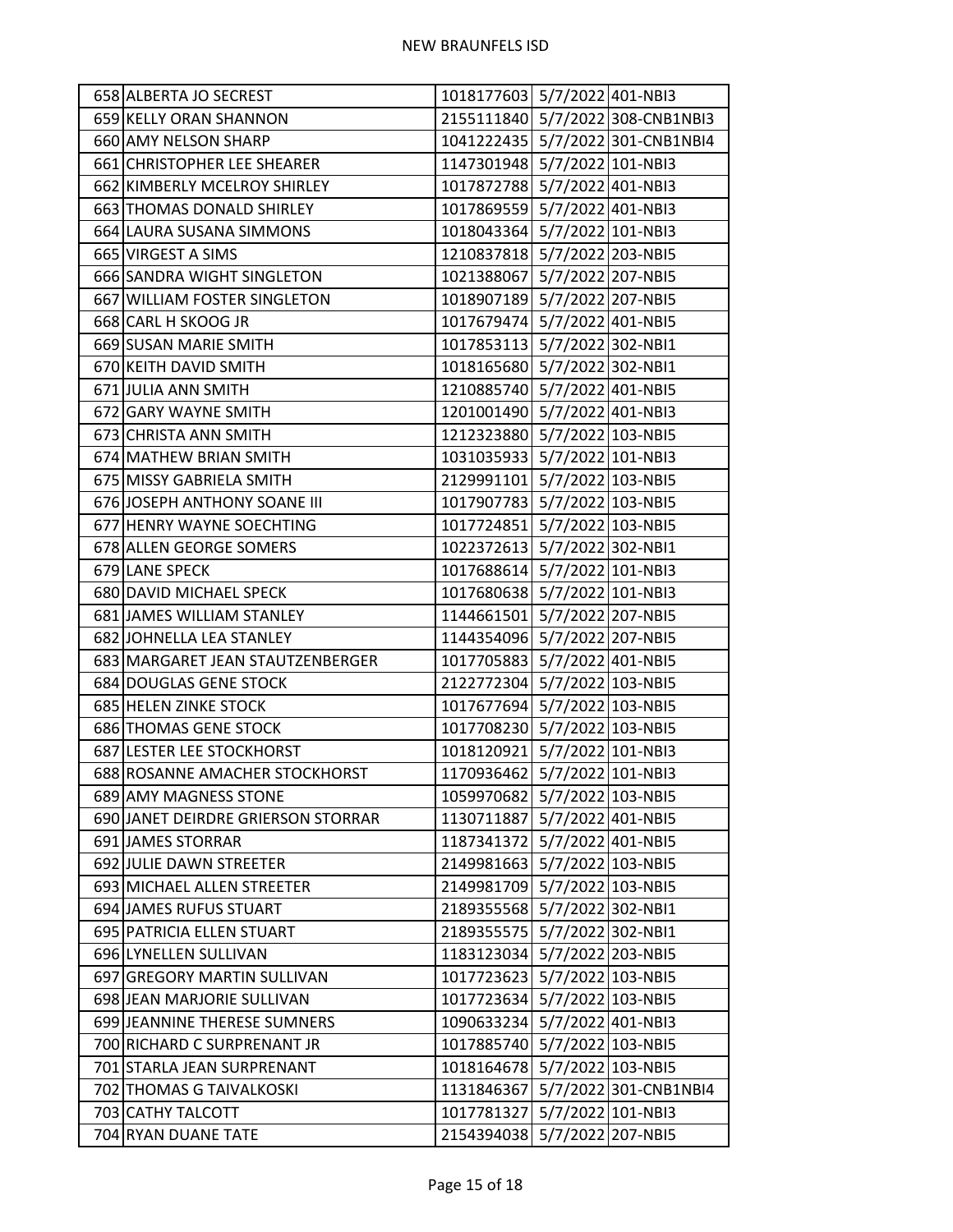| 705 AMY MCKINNON TAYLOR            | 1017890957 5/7/2022 101-NBI3 |                                  |
|------------------------------------|------------------------------|----------------------------------|
| 706 JOHN WALTER TAYS JR            | 1157532454 5/7/2022 401-NBI3 |                                  |
| 707 LORI HAMBLIN TETRICK           | 1018024925 5/7/2022 203-NBI5 |                                  |
| 708 CARY JAMES TETRICK             | 1018044754 5/7/2022 203-NBI5 |                                  |
| 709 MIKKI JANE THARP               | 1017697887 5/7/2022 103-NBI5 |                                  |
| 710 DANIEL CARY THARP              | 1017697873 5/7/2022 103-NBI5 |                                  |
| 711 JENNIFER ANNE THARP            | 1017865623 5/7/2022 401-NBI3 |                                  |
| 712 DANN AUSHERMAN THOMAS          | 1203484761 5/7/2022 401-NBI3 |                                  |
| 713 ROY WAYNE THOMAS               | 1068760045 5/7/2022 401-NBI3 |                                  |
| 714 ALEXANDER PALMER THRUSH        | 1106328806 5/7/2022 103-NBI5 |                                  |
| 715 ANN ELIZABETH THRUSH           | 1119924004 5/7/2022 103-NBI5 |                                  |
| 716 DIANE ELIZABETH TICE           | 1019902061 5/7/2022 103-NBI5 |                                  |
| 717 KELLIE ANNETTE TOMPKINS        | 1089373575 5/7/2022 401-NBI5 |                                  |
| 718 ROBIN EASTERLING TORRES        | 1055022675 5/7/2022 101-NBI3 |                                  |
| 719 STEPHEN GILBERT TOSTENGARD     | 1107379332 5/7/2022 203-NBI5 |                                  |
| 720 JOSEPH ANTHONY TREVINO         | 1101693256 5/7/2022 203-NBI5 |                                  |
| 721 JULIE ANN TREVINO              | 1101722492 5/7/2022 203-NBI5 |                                  |
| 722 CINDY LOU TRIGG                | 2186110991 5/7/2022 107-NBI5 |                                  |
| 723 THOMAS WILLIAM TRIGG           | 2186110737 5/7/2022 107-NBI5 |                                  |
| 724 KRISTIN JOY TUMLINSON          | 1018066829 5/7/2022 103-NBI5 |                                  |
| 725 BRYCE ALAN TUMLINSON           | 1018066817 5/7/2022 103-NBI5 |                                  |
| 726 THOMAS EDWARD TUMLINSON        |                              | 1204194186 5/7/2022 308-CNB1NBI4 |
| 727 DEBRA ANN TURNER               | 2137557576 5/7/2022 308-NBI3 |                                  |
| 728 STACY LEE TURNER               | 2138978332 5/7/2022 201-NBI4 |                                  |
| 729 MORGAN LEE TURNER              | 2166560821 5/7/2022 201-NBI4 |                                  |
| 730 KAYELA MICHELLE TURNER         | 1215146127 5/7/2022 201-NBI4 |                                  |
| 731 GRACIE LOU TURNER              | 1023092443 5/7/2022 103-NBI5 |                                  |
| 732 CHARLES NEWTON TURNER          | 1023080573 5/7/2022 103-NBI5 |                                  |
| 733 MICHAEL SCOTT TURNER           |                              | 1018154252 5/7/2022 308-CNB1NBI3 |
| 734 DUSTYN DUANE TYSDAL            | 1155493849 5/7/2022 203-NBI5 |                                  |
| 735 SARAH VALDEZ                   | 1018137506 5/7/2022 101-NBI3 |                                  |
| 736 JOSEPH VALENTINE VALDEZ        | 1017770790 5/7/2022 101-NBI3 |                                  |
| 737 NICOLE ELIZABETH VAN HOUTTE    | 2168325846 5/7/2022 207-NBI5 |                                  |
| 738 ADAM SCOTT VAN HOUTTE          | 2147647691 5/7/2022 207-NBI5 |                                  |
| 739 ESTHER BAUMAN VARGA            | 1208251052 5/7/2022 401-NBI5 |                                  |
| 740 ANDREA MICHELLE VARGAS         | 1156420440 5/7/2022 207-NBI5 |                                  |
| 741 JAMES WILLIS VAUGHAN           | 1017704799 5/7/2022 401-NBI3 |                                  |
| 742 PATRICIA J VAUGHAN             | 1017778626 5/7/2022 401-NBI3 |                                  |
| 743 GWYNNE MCNEILL VAUGHAN         | 1017778619 5/7/2022 401-NBI5 |                                  |
| 744 SANDRA VILLARREAL VICKROY      |                              | 2186169249 5/7/2022 301-CNB1NBI4 |
| 745 STEPHEN ANTHONY VILLARREAL     | 2180185563 5/7/2022 201-NBI4 |                                  |
| 746 KATARZYNA AGNIESZKA VILLARREAL | 2180185544 5/7/2022 201-NBI4 |                                  |
| 747 REBECCA MINJAREZ VILLARREAL    | 1101830413 5/7/2022 103-NBI5 |                                  |
| 748 CARRIE BETH VOGT               | 2187952145 5/7/2022 103-NBI5 |                                  |
| 749 NICOLE ROSE VOHWINKLE          | 1151355732 5/7/2022 203-NBI5 |                                  |
| 750 IAN CURTIS VOHWINKLE           | 1149943861 5/7/2022 203-NBI5 |                                  |
| 751 MATTIE WIGGINS WACKWITZ        | 1017682545 5/7/2022 103-NBI5 |                                  |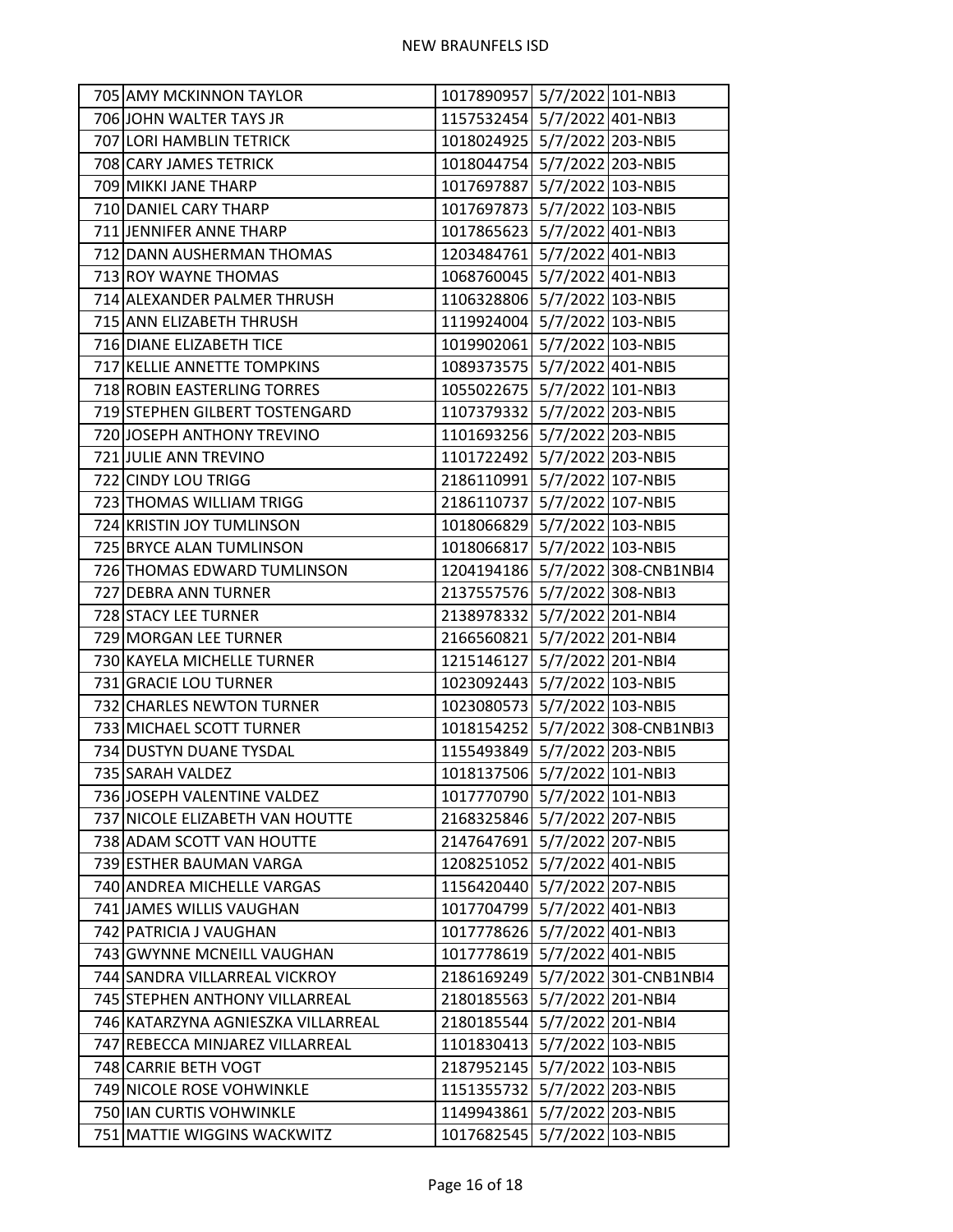| 752 SHANNON DEAN WAGNER        | 1021013661 5/7/2022 103-NBI5 |  |
|--------------------------------|------------------------------|--|
| 753 MARGARET K WALDRIP         | 1017682597 5/7/2022 103-NBI5 |  |
| 754 DARRELL SCOTT WALDRIP      | 1017708461 5/7/2022 401-NBI3 |  |
| 755 JAMES JEFFREY WALKER       | 2159222506 5/7/2022 103-NBI5 |  |
| 756 JENNIFER DIANE WALKER      | 1107106931 5/7/2022 302-NBI1 |  |
| 757 ELLEN JAROSZEWSKI WALKER   | 1199550807 5/7/2022 101-NBI3 |  |
| 758 CYNTHIA ANN WALLACE        | 1017735667 5/7/2022 308-NBI3 |  |
| 759 DAVID LYNN WALLACE         | 1017736131 5/7/2022 308-NBI3 |  |
| 760 RACHEL JEAN WAPLES         | 1017704057 5/7/2022 401-NBI5 |  |
| 761 JOHN CHRISTOPHER WAPLES SR | 1017704061 5/7/2022 401-NBI5 |  |
| 762 KATHRYN SMITH WARING       | 1021051879 5/7/2022 201-NBI4 |  |
| 763 WILTON MARTIN WARNECKE JR  | 1017646092 5/7/2022 101-NBI3 |  |
| 764 MARSHALL KIMBERLY WARREN   | 1017757221 5/7/2022 203-NBI5 |  |
| 765 MARY RITA WARREN           | 1017757266 5/7/2022 203-NBI5 |  |
| 766 GAYLA J WATLEY             | 1068101276 5/7/2022 207-NBI5 |  |
| 767 STEPHEN C WATLEY           | 1068470760 5/7/2022 207-NBI5 |  |
| 768 PASCAL WAYNE WEBB          | 1091966180 5/7/2022 302-NBI2 |  |
| 769 BEN PAUL WEHMAN            | 1018120156 5/7/2022 101-NBI3 |  |
| 770 ADOLPH LOUIS WEILBACHER    | 1064807328 5/7/2022 101-NBI3 |  |
| 771 JENNIFER JEANNE WELCH      | 1192040022 5/7/2022 101-NBI3 |  |
| 772 KALISHA DIANE WENZEL       | 1017890829 5/7/2022 101-NBI3 |  |
| 773 KEVIN LEE WERSTERFER       | 1017853204 5/7/2022 103-NBI5 |  |
| 774 CHRISTINE HANNA WESTBURG   | 1017884229 5/7/2022 302-NBI1 |  |
| 775 PAUL LINCOLN WESTBURG      | 1017882677 5/7/2022 302-NBI1 |  |
| 776 KATHY SUE WETZ             | 1017746903 5/7/2022 308-NBI4 |  |
| 777 ALBERT ALLEN WETZ          | 1017746893 5/7/2022 308-NBI4 |  |
| 778 JEFF OWEN WEYEL            | 1101802581 5/7/2022 207-NBI5 |  |
| 779 ROXANNE MICHELLE WEYEL     | 1193750916 5/7/2022 207-NBI5 |  |
| 780 PEGGY DARLENE WHEELESS     | 1116231576 5/7/2022 107-NBI5 |  |
| 781 RICHARD HANSON WHEELESS    | 1116223591 5/7/2022 107-NBI5 |  |
| 782 FRANCES GLORIA WHELAN      | 1205845892 5/7/2022 203-NBI5 |  |
| 783 LISA ELLEN WHITE           | 2136420355 5/7/2022 103-NBI5 |  |
| 784 ALAN CRAIG WHITE           | 2140868603 5/7/2022 103-NBI5 |  |
| 785 MARY MCDONALD WHITEHEAD    | 1180533944 5/7/2022 101-NBI3 |  |
| 786 JEFFERSON DELL WHITEHEAD   | 1017927949 5/7/2022 101-NBI3 |  |
| 787 CLAUDIA E WIESEPAPE        | 1017835810 5/7/2022 101-NBI3 |  |
| 788 RALPH HENRY WIESEPAPE      | 1017835823 5/7/2022 101-NBI3 |  |
| 789 COLLEEN P WILLARD          | 1017683691 5/7/2022 101-NBI3 |  |
| 790 FRED B WILLARD             | 1018119863 5/7/2022 101-NBI3 |  |
| 791 DIANA WILLIAMS             | 1066911604 5/7/2022 203-NBI5 |  |
| 792 LARRY WILLIAMS JR          | 2154065905 5/7/2022 203-NBI5 |  |
| 793 JAMES RAY WILLIAMS         | 1066223868 5/7/2022 308-NBI3 |  |
| 794 ELLEN STRICKLAND WILSON    | 1017693961 5/7/2022 101-NBI3 |  |
| 795 BRUCE WAYNE WILSON         | 1017694283 5/7/2022 101-NBI3 |  |
| 796 LISA TOLOT WILSON          | 1042504126 5/7/2022 101-NBI3 |  |
| 797 ELIZABETH ANN WITTE        | 2155819523 5/7/2022 404-NBI4 |  |
| 798 MICHELLE MARIE WOOCK       | 1183277266 5/7/2022 207-NBI5 |  |